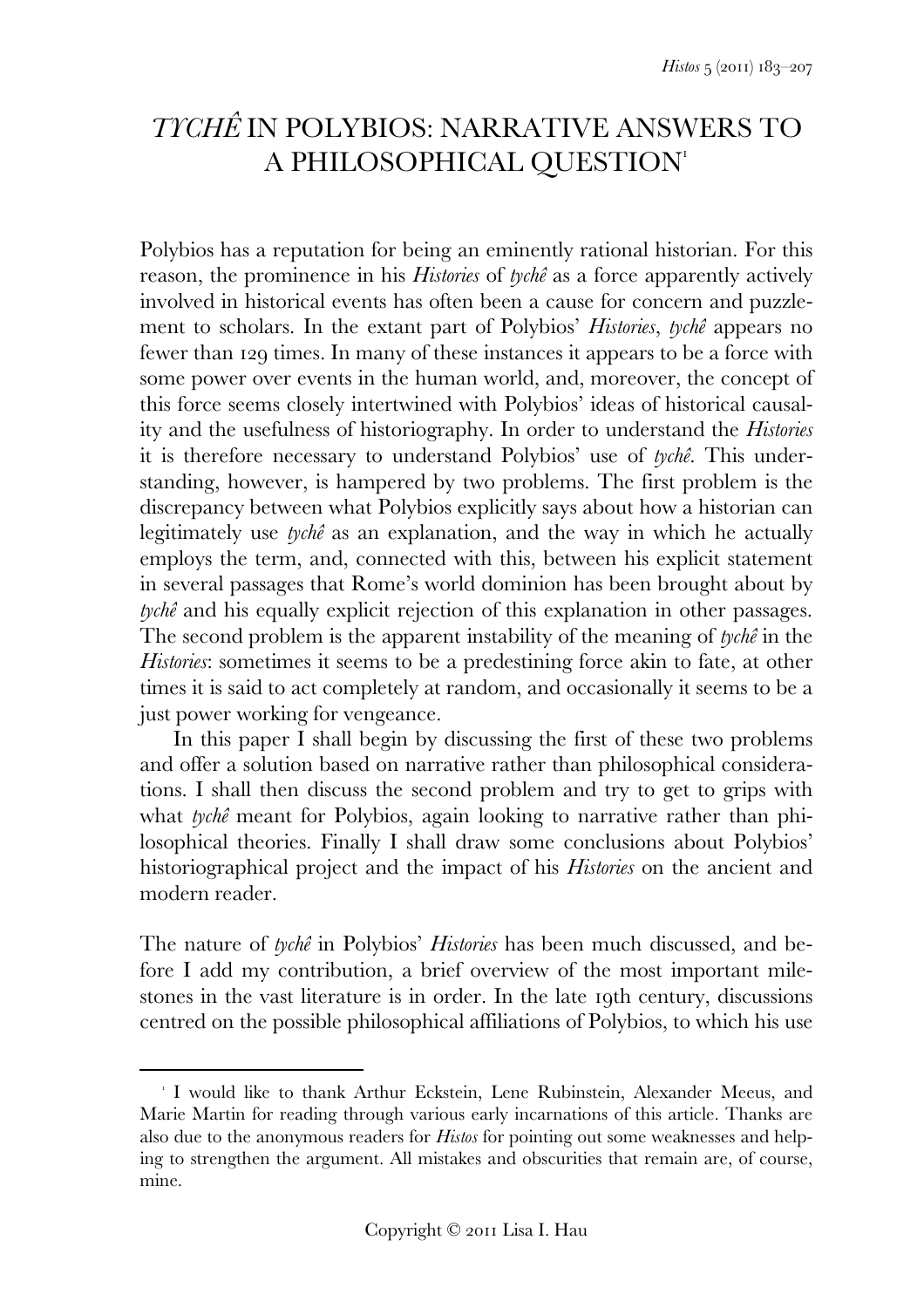of *tychê* was thought to be a key. Hirzel () argued that *tychê* in the *Histories* is identical with the Stoic *pronoia*. Von Scala (1890) developed this theory further and suggested that *tychê* develops over the course of the *Histories* from the Peripatetic random *tychê* into a rational force closer to the Stoic *pronoia*. This theory was for a while generally followed,<sup>2</sup> but has since been universally rejected<sup>3</sup> because it depends on splitting up tightly composed passages into what is supposed to be Polybios' original text and his later additions. In modern scholarship, Eckstein ((1995)  $238-71$ ) has returned to the idea of Polybios' development, but rather than philosophical, he sees it as psychological: Polybios developed over the course of his life (and his writing) from an optimist, who believed in the power of human reasoning to change the world, into a pessimist who accepted irrationality, both in human beings and in the world, the latter represented by *tychê*. However, Eckstein's admission that Polybios' portrayal of *tychê* is not consistent and his development not linear to some extent undermines his argument. Even more recently, Brouwer (2011) has returned to the idea that Polybios was influenced by the Stoic view of *tychê* and has explained the discrepancy in his use of the term as reflecting the Stoic distinction between the Sage, who knows that *tychê* does not exist and that the world is ruled by reason, and the inferior person, who takes refuge in *tychê* in order to explain the otherwise inexplicable. It will be clear from my analysis below that I think this is far too philosophically consistent an explanation for what goes on in Polybios' text.

 The prevalent modern view was first formulated very briefly by De Sanctis ( $1916$ ) and developed in a bit more detail by Shorey ( $1921$ ). The latter argues that the inconsistencies of Polybios' concept of fortune are ) no more inconsistent than that of most writers or thinkers, ancient and modern, and ) often rhetorical rather than conceptual. That is, Polybios was a rationalist in so far as he was striving to find a rational explanation for events, but he also had a deep-seated traditional morality which was partly based on a concept of the changeability of fortune; and in any case, personified expressions of *tychê* were so common in Hellenistic language usage that it would not have occurred to him to avoid them.

 The two greatest Polybios scholars of our time, F. W. Walbank and P. Pédech, both agree that Hellenistic rhetorical usage explains some of the occurrences of *tychê* in the *Histories*, but argue that other instances show that

For a typical example see Cuntz (1902)  $43-6$ . Laqueur (1913) 249-60 argues for the opposite development, i.e. from rationalist to believer in capricious *tychê*.

<sup>&</sup>lt;sup>3</sup> De Sanctis (1916), Shorey (1921), Roveri (1982), von Fritz (1954) 391–2, Walbank (1957)  $16-26$ , Pédech (1984) 331-54, Ferrary (1988) 265-76.

<sup>&</sup>lt;sup>4</sup> Von Fritz (1954) 388–97 also has some interesting thoughts on Polybios' use of *tychê*, some of which I shall refer to below, but does not offer an overarching theory.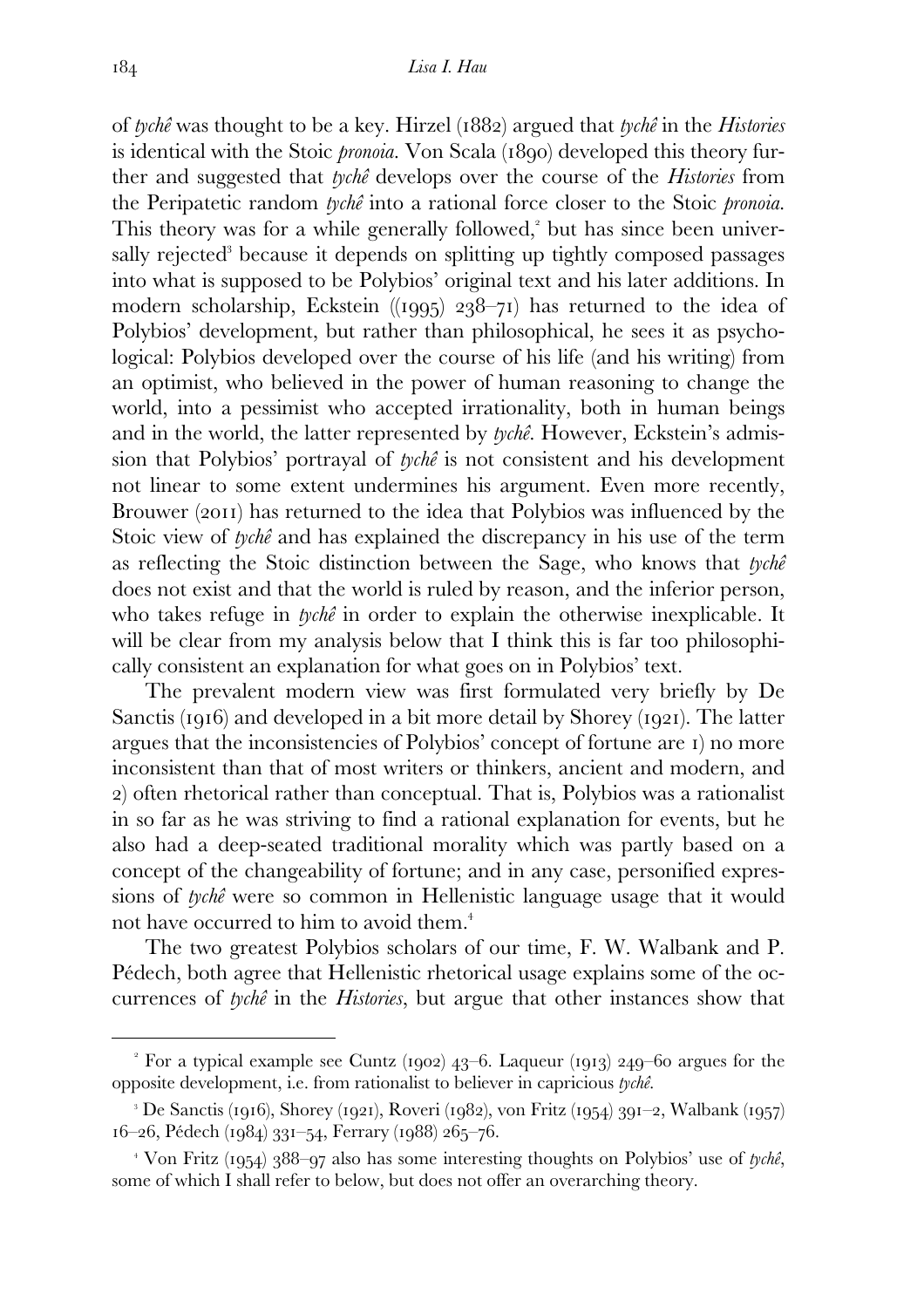*tychê* does exist in Polybios' narrative as a force in its own right. Walbank  $(1957: 16-26$  and  $1972: 58-65$  identifies three different manifestations of *tychê* in Polybios: ) the completely random *tychê* (which in reality sometimes simply covers events which happened unpredictably, but had perfectly human causes), which Polybios uses to explain events outside the realm of human rational causality; 2) *tychê* as a justly punishing force; and 3) *tychê* as fate or providence (i.e. the one that Hirzel and von Scala identified with the Stoic *pronoia*). Walbank argues that these are, in fact, all aspects of the same power and that Polybios himself did not distinguish between them, but that the way he used them was often dictated by his political bias: anti-Roman activities are placed in the realm of the irrational and must be caused by random *tychê* while orderly, predestining *tychê* has helped bring the Romans to their world-dominating position. In his last article on the topic, Walbank  $(2007)$ reiterates this view and adds that it was typical of the Greeks at Polybios' time. Pédech  $((1964)$  331–354 and  $(1966)$ , following a brief article by Fowler  $(1903)<sup>5</sup>$  only identifies two sides of *tychê* as an actual force in Polybios: the predetermining, teleological *tychê* and the random *tychê* used to explain the rationally inexplicable. He argues that the difference between the two aspects is really only one of degree, not quality: the random coincidence can be recognised as part of the plan of fate if only one can see the big picture. He concludes that Polybios' use of *tychê* never takes away human responsibility from his characters, but rather adds a dramatic element, representing history as 'a battle between human beings and fortune' ( $(q64)$  354).

Taking these arguments further, Roveri  $(1082)$ , in a very thorough article which discusses every single occurrence of *tychê* in the *Histories*, argues that Polybian *tychê* fills the part which was played by the gods in earlier Greek thought; i.e. that Polybios uses *tychê* to explain the inexplicable in history, which for him means anything that does not fit into his rational chains of causality. In reality, this often means that events which did happen for a rational reason, but were unforeseeable to Polybios' protagonists and to himself, are described as happening by *tychê*. He argues that this use of *tychê* is necessary because of the importance Polybios places on didacticism: nothing can be allowed to happen for no reason, so, if no other reason can be found, *tychê* is introduced. As a force, it sometimes acts randomly, sometimes as a punisher because Polybios has unknowingly mixed the traditional, 'Solo-

<sup>&</sup>lt;sup>5</sup> Fowler (1903) focuses mainly on the predetermining *tychê* and argues that it is identical with the *physis* of Book 6.

 $\degree$  Ferrary (1988) 263–76 essentially agrees with this view.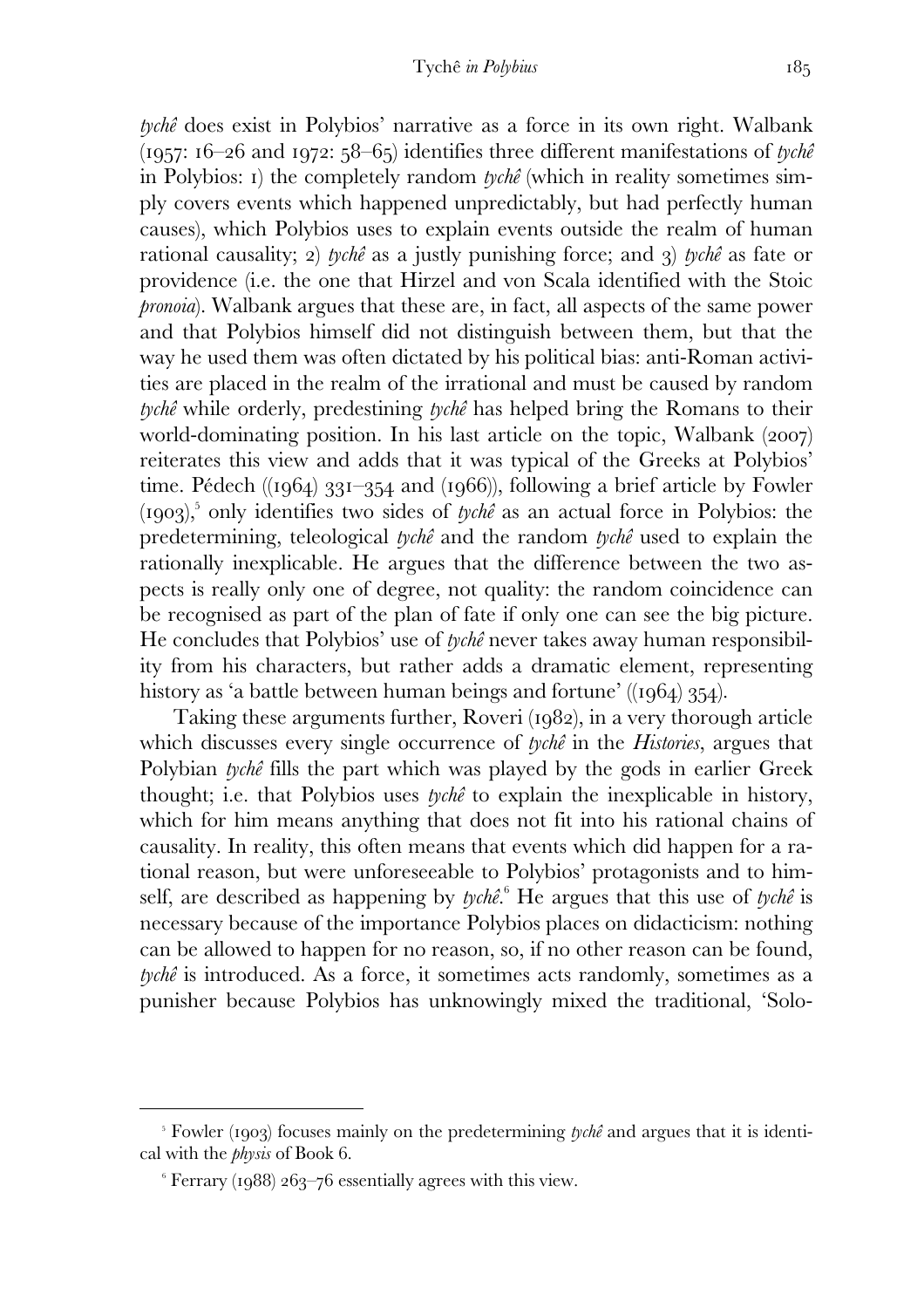nian', *tychê* with the modern, Stoic one. He also recognises that Polybios does occasionally use the concept in a purely rhetorical way.

 As will be seen below, I agree in part with each of the last four arguments, but I want to stress the degree to which Polybios' use of the very common word *tychê* was guided by his narrative strategies, rather than by any philosophical, political, or religious concerns.

### **. The First Problem:** *Tychê* **as Historical Explanation?**

Most scholars of Polybian *tychê* begin their studies with this passage relating to the uprising of Macedonia against Rome under Andriskos, or Pseudo– Philip, in  $I_4Q-I_48$  BC (it is too long to quote in its entirety, but this is its core argument):

(…) ὧν µὲν νὴ ∆ί' ἀδύνατον ἢ δυσχερὲς τὰς αἰτίας καταλαβεῖν ἄνθρωπον ὄντα, περὶ τούτων ἴσως ἄν τις ἀπορῶν ἐπὶ τὸν θεὸν τὴν ἀναφορὰν ποιοῖτο καὶ τὴν τύχην, οἶον ὄµβρων καὶ νιφετῶν ἐξαισίων ἐπιφορὰ συνεχής (…) διόπερ εἰκότως περὶ τῶν τοιούτων ἀκολουθοῦντες ταῖς τῶν πολλῶν δόξαις διὰ τὴν ἀπορίαν, ἱκετεύοντες καὶ θύοντες ἐξιλασκόµενοι τὸ θεῖον, πέµποµεν ἐρησόµενοι τοὺς θεοὺς τί ποτ' ἂν ἢ λέγουσιν ἢ πράττουσιν ἡµῖν ἄµεινον εἴη καὶ γένοιτο παῦλα τῶν ἐνεστώτων κακῶν. ὧν δὲ δυνατόν ἐστι τὴν αἰτίαν εὑρεῖν, ἐξ ἧς καὶ δι' ἣν ἐγένετο τὸ συµβαῖνον, οὐχί µοι δοκεῖ τῶν τοιούτων δεῖν ἐπὶ τὸ θεῖον ποιεῖσθαι τὴν ἀναφοράν.

Regarding things the causes of which are, by God, impossible or extremely difficult for a human being to grasp, one might perhaps as a last resort ascribe the cause to the god and to *tychê*. I mean such things as continuous outbreaks of unusually heavy rain and snow, or, on the other hand, of droughts and frosts, and the destruction of crops as a result of this, or such as persistent outbreaks of plague, or other occurrences like these, of which it is not easy to find a cause. (…) Therefore it is reason-

More recently, Pailler (2003) has argued for a tripartite division of Polybios' *tychê* into ) *Fortuna*, i.e. random fortune, ) *Providentia*, i.e. predetermining fortune, and ) *Felicitas*, i.e. a personal good fortune which attaches to some important human beings. To my knowledge, he is the only scholar to identify this last function of *tychê* in Polybios, and I have to confess that I cannot find any evidence of it in the text. More intriguing is his argument that Polybios was inspired by Aristotle's *Poetics* in his use of *tychê* and that he was representing himself as a universal historian as imitating the predestining *tychê* (based on Pol. 1.4.1 and 1.4.4). I remain unconvinced that Polybios was consciously basing his work on the *Poetics*, but will readily believe that his phraseology is an indication of the wide dissemination of Aristotelian ideas in the second century.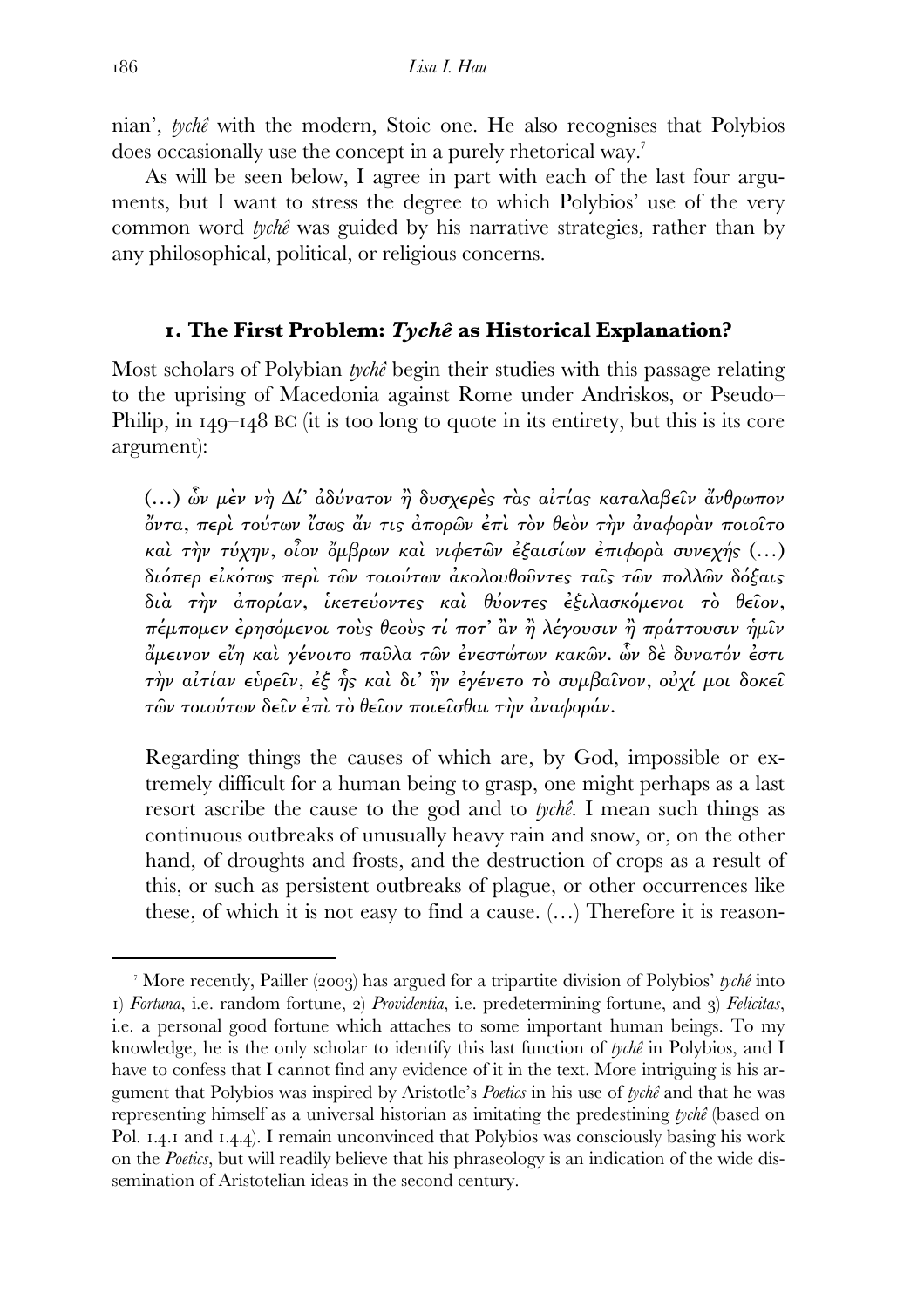able in the case of such events, when we are at a loss, to follow the opinion of the majority; and supplicating and sacrificing in order to appease the divine we send to ask the gods whatever we must say or do in order to make the situation better and escape from our present evils. But regarding the things for which it is possible to find the causes—both the original and the contributory reason why the event happened—I believe that we should not attribute such things to the divine.

 $(Pol. 36.17.2-4)^8$ 

First of all it is worth highlighting that Polybios in this analytical passage, where one would expect clarity to be of paramount importance, uses  $\delta \theta \epsilon \delta s$ ,  $\tau\dot{o}$  θεΐον, οἱ θεοί, and ή  $\tau\dot{o}$  row completely interchangeably. This shows the degree to which the powers of the divine and *tychê* are merged in the *Histories*. Secondly, and more importantly for our present purposes, we should note that this passage is generally taken at face value to mean that Polybios rejects *tychê* as a historical explanation to be used by the serious historian.<sup>"</sup> A discrepancy thus occurs with certain key points in the *Histories* where Polybios expresses himself as if important historical events have been orchestrated by *tychê*. One of the most famous examples is  $I.4.1$ .

τὸ γὰρ τῆς ἡµετέρας πραγµατείας ἴδιον καὶ τὸ θαυµάσιον τῶν καθ' ἡµᾶς καιρῶν τοῦτ' ἔστιν ὅτι, καθάπερ ἡ τύχη σχεδὸν ἅπαντα τὰ τῆς οἰκουµένης πράγµατα πρὸς ἓν ἔκλινε µέρος καὶ πάντα νεύειν ἠνάγκασε πρὸς ἕνα καὶ τὸν αὐτὸν σκοπόν, οὕτως καὶ <δεῖ> διὰ τῆς ἱστορίας ὑπὸ µίαν σύνοψιν ἀγαγεῖν τοῖς ἐντυγχάνουσι τὸν χειρισµὸν τῆς τύχης, ᾧ κέχρηται πρὸς τὴν τῶν ὅλων πραγµάτων συντέλειαν.

The special feature of my work and the amazing fact of our times is that, just as *tychê* has made almost the whole world lean towards one part and has forced everything to incline towards one and the same end, thus it is also necessary through my history to create an overview for my readers of the manipulation of affairs which *tychê* has used to accomplish the consummation of her whole plan.

<sup>&</sup>lt;sup>8</sup> All translations are my own and aim at closeness to the Greek rather than literary merit.

This has also been noted by Walbank (1972)  $61-2$  and Pédech (1966).

 $\degree$  See e.g. Fowler (1903), von Fritz (1954), Pédech (1964) 336-7 and (1966), Walbank  $(1957)$  17–18 and (2007).

<sup>&</sup>quot; Other examples are 1.4, 15.9.3-5, and  $38.18.7$ -9. All of these will be discussed below.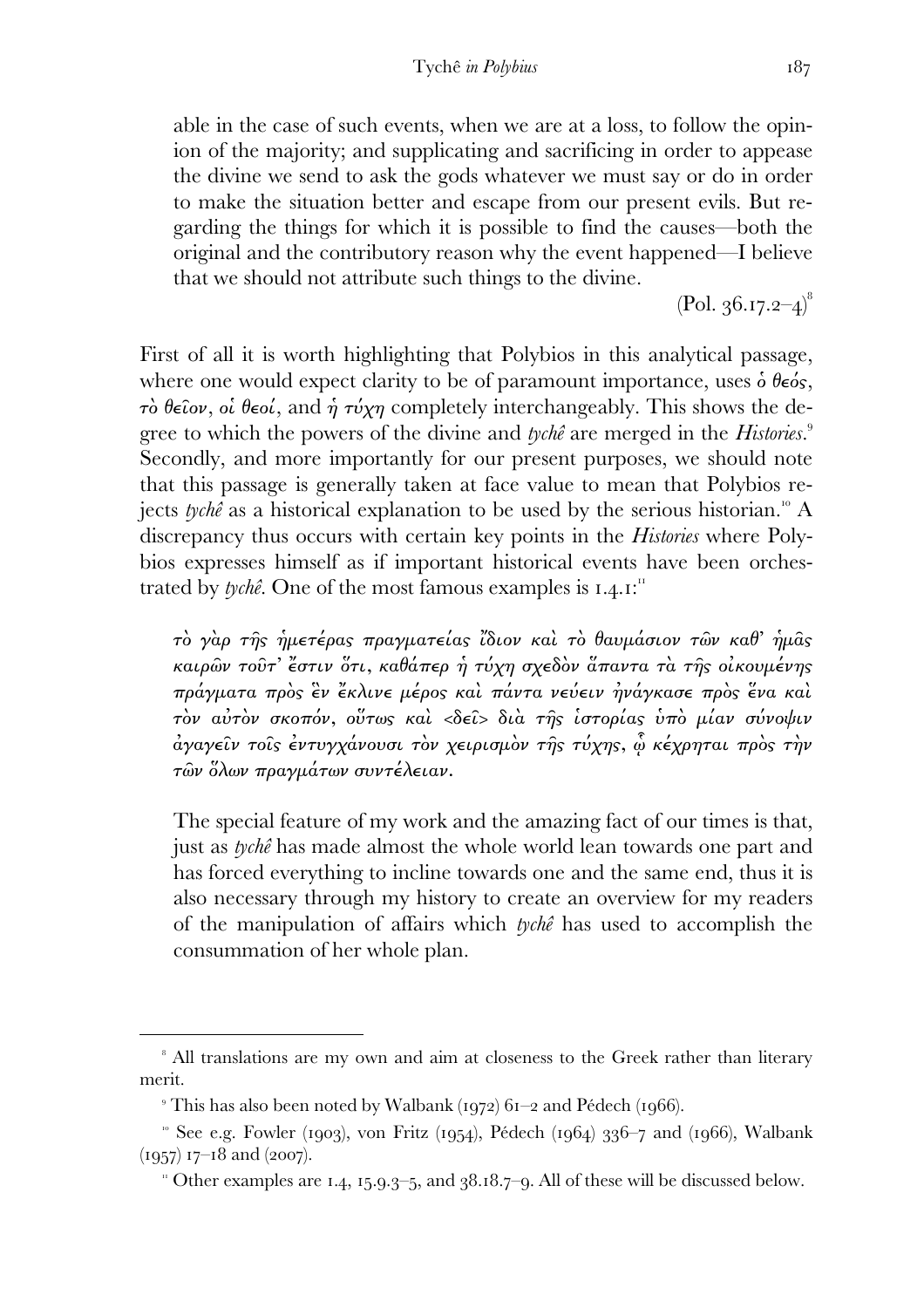This seems clear-cut: it is *tychê* that has re-focused the world so that it now centres on Rome, and it has done this according to a conscious and preconceived plan. It seems that we need to re-examine  $36.17$ .

The essence of the methodology argument in  $36.17$  is that only certain events should be attributed to *tychê* and other such superhuman powers, namely the type of climatic phenomena which we would still today explain as 'forces of nature'; everything else has a cause  $(a\tilde{i}\tau\tilde{i}a)$  and this cause is usually human. However, this clear-cut, rational methodology is seriously undercut by what follows. When Polybios proceeds to attribute the uprising of Macedonia under Andriskos to δαιμονοβλάβεια, divinely sent madness, it becomes clear that his elaborate discussion of the right and wrong place to use such superhuman explanations was not, after all, a programmatic statement about how the historian should go about analysing causality, but a narrative technique to make the actions of the Macedonians stand out as completely beyond the understanding of rational, thinking human beings. This is not because Polybios is incurably biased for Rome against any other state, but because he is acutely conscious of the limited choices open to weaker states facing stronger opponents. He repeatedly praises governments which face up to this and find compromises in order to maintain as much independence as possible under these difficult circumstances,<sup>12</sup> and he despises the Macedonians for being blinded to this reality by nationalism. As a means of showing his readers just how irrational such behaviour was, he has set up an elaborately prepared hyperbolical comparison with equally incomprehensible weather phenomena. The passage is not meant to function as a programme for his analyses of causality in the rest of the *Histories* (if it was, he would presumably have placed it much earlier in the work), but to shine a torch on Macedonian irrationality.<sup>13</sup>

Let us now turn to the question of the instances where Polybios does use *tychê* to explain historical causality. A much discussed passage is 1.4.1, which has been quoted above. This forms part of the preface to the *Histories*, and in this passage Polybios apparently attributes to the workings of *tychê* the *symplokê*, the bringing together of world events to form an organic whole brought about by the conquering of the known world by Rome. The same thought is expressed shortly afterwards in  $1.4.4-5$ . Even if we disregard the

 $\degree$  See Eckstein (1995) ch. 7.

<sup>&</sup>lt;sup>13</sup> Von Fritz (1954) 392-3 argues that there is no logical contradiction because the *results* of human wisdom or folly must be ascribed to human wisdom or folly, whereas the wisdom or folly itself can be said to come from a superhuman cause. This is impeccable logic, but surely Polybios was able to think of some reasons the Macedonians might have had to rise up against Rome. Attributing their decision to *daimonoblabeia* and comparing it with climatic phenomena is hyperbolical rhetoric.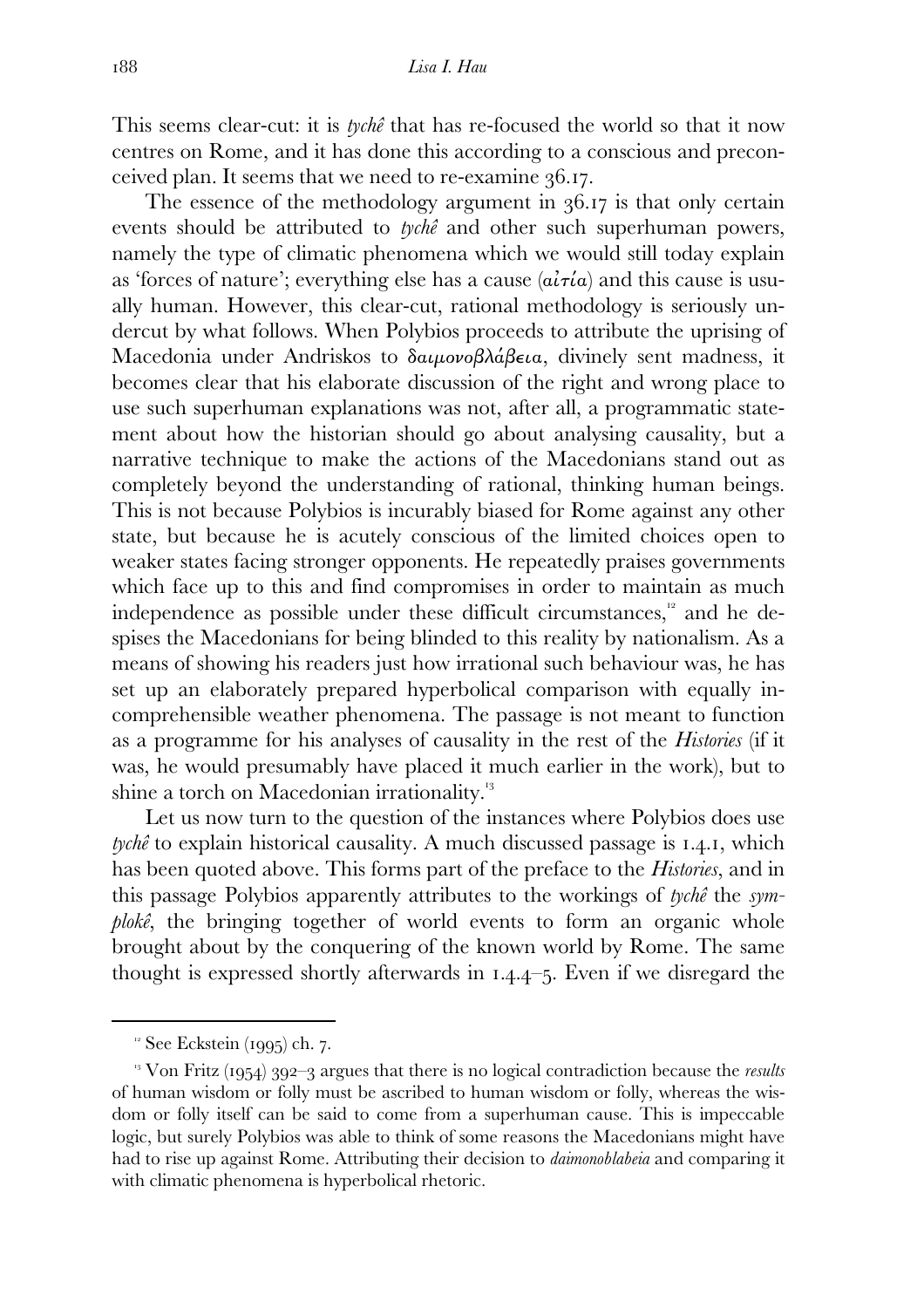categorical rejection of *tychê* as a historical explanation found in 36.17, another problem with these two passages remains: they contradict a number of statements in the *Histories* to the effect that Rome did *not* acquire her empire by *tychê*, but by her own will and skill. The most famous of these passages is 1.63.9:

ἐξ ὧν δῆλον τὸ προτεθὲν ἡµῖν ἐξ ἀρχῆς, ὡς οὐ τύχῃ ʇΡωµαῖοι, καθάπερ ἔνιοι δοκοῦσι τῶν ῾Ελλήνων, οὐδ' αὐτοµάτως, ἀλλὰ καὶ λίαν εἰκότως, ἐν τοιούτοις καί τηλικούτοις πράγμασιν ένασκήσαντες, ού μόνον έπεβάλοντο τη τῶν ὅλων ἡγεµονίᾳ καὶ δυναστείᾳ τολµηρῶς, ἀλλὰ καὶ καθίκοντο τῆς προθέσεως.

From these facts it is clear what I stated at the beginning, namely that it was not because of *tychê*, as some of the Greeks think, nor by chance, but altogether reasonably that the Romans, having trained in such great enterprises, not only boldly devoted themselves to world-dominion, but also succeeded in their plan.

Several similar passages can be found in the first six books of the *Histories*   $(Pol. I.I.5, I.3.10, 6.2.3).$  The combined message of these statements is clear: the Romans wanted their empire and they worked hard for it; it was not handed to them by *tychê*.

This discrepancy has occasioned much scholarly discussion.<sup>14</sup> The most convincing explanations, to my mind, have been provided by Shorey  $(iqq)$ and Roveri (1982). They both argue that 1.4, which names *tychê* as the power behind the *symplokê*, is distinguished by being part of the preface of the *Histories* and is as such an extremely rhetorical passage designed to catch the reader's interest. Its use of *tychê* is not meant to be taken literally, but only to fire the reader's curiosity, much like a storyteller would introduce an important turning point in a tale by the phrase '—but fate had not decreed that…' without necessarily subscribing to a religious belief in fate.<sup> $5$ </sup> Even though neither Shorey nor Roveri goes quite that far, this solution in fact hints at a dichotomy between two different narratorial registers in the *Histories:* the *rhetorical storyteller* mode on the one hand and the *rationalist historian* mode on the other. I would argue that this theory adequately describes the situation in the rest of the *Histories*. Throughout the work, a number of analytical and polemical passages are explicit about attributing events to human causes

<sup>&</sup>lt;sup>4</sup> For various explanations see Walbank (1957) 21–5 and (1972) 67–8, Pédech (1964)  $331-54$ , Roveri (1982), Ferrary (1988)  $265-76$ , who, however, all agree in rejecting the older theory of a development in Polybios' thought.

<sup>&</sup>lt;sup>15</sup> *Contra* Walbank (1957) 25–6 and Pédech (1964) 331–54.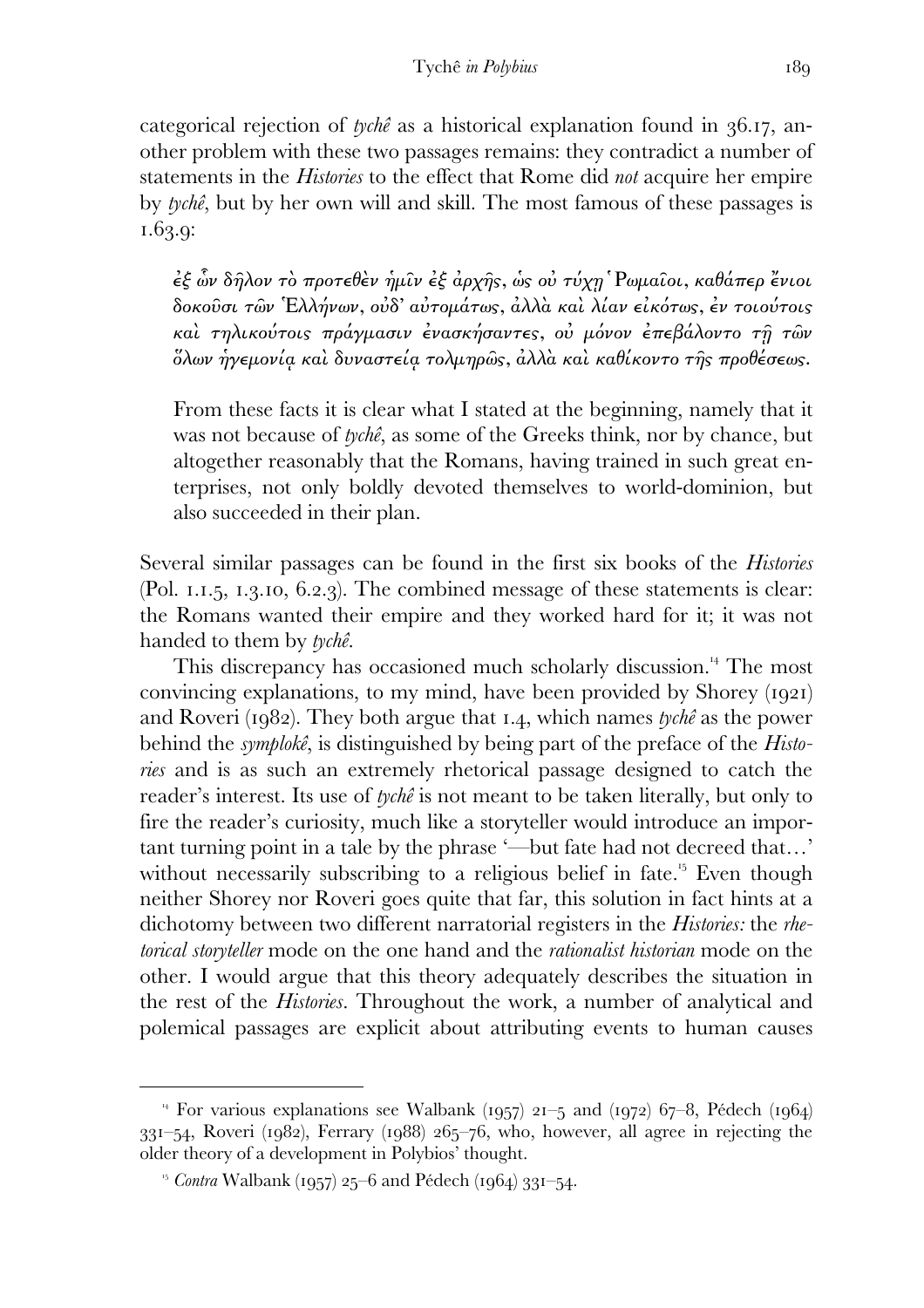rather than to fortune, side by side with a few highly rhetorical passages which refer to *tychê* as a predestining force which influences history.

Let us look at some examples:  $10.2.5-7$  and  $2.38.4-9$  are two analytical, polemical passages where Polybios projects an image of himself as a rational intellectual above the foolishness of the uneducated.  $10.2.5-7$  argues that Scipio Africanus the Elder was not 'favoured by *tychê*' (εὐτυχής) and did not achieve his victories 'contrary to rational expectation and by chance' (παραλόγως καὶ ταὐτομάτω). Polybios goes on to say that, on the contrary, Scipio did everything 'rationally' ( $\kappa a \tau \dot{a} \lambda \dot{\alpha} \gamma \dot{\alpha} \nu$ ), he was 'extremely rational' (εὐλόγιστος) and 'intelligent' (φρένας ἔχων)—all expressions designed to rule out any supernatural causes behind Scipio's successes. The claim in the same passage that such men are 'most divine' (θειοτάτους) and 'most beloved by the gods'  $(\pi \rho \circ \sigma \phi \iota)$  *(προσφιλεστάτους τοῖς θεοῖς)* is a provocative paradox constructed to catch the reader's attention and make him reconsider his ideas of the divine and divine favour. It is not, however, a denial of the existence of a divine power. It redefines both the unfathomable divine and the capricious *tychê* (incorporated in  $\epsilon \dot{v} \tau v \chi \eta s$ ) and turns them into one force, which imbues certain human beings with intelligence and rational thought, talents which it is then up to them to put to good use.<sup> $16$ </sup> 2.38.4–9 discusses the reasons for the success of the Achaean League. Here, the narrator states that it would be simple-minded (φαῦλον) to say that the League owes its success to *tychê*. Rather, it is due to the freedom of speech and principles of democracy practiced by the League, principles which gradually win over everyone, even those incorporated against their will.

 In both of these passages, then, the Polybian narrator ascribes historical events or developments not to *tychê* or other superhuman forces, but to human factors such as intelligence, planning, and political institutions. It is no coincidence that both passages are analytical and polemical. Other analytical and polemical passages which argue for rational historical explanations over superhuman ones are 3.47.8, which argues that Hannibal managed to cross the Alps because of his own careful planning, not by means of divine assistance, and  $10.9.2-3$ , which argues that Scipio the Elder's success at New Carthage was due to his own careful calculations rather than to assistance from either the divine or *tychê*. Equivalent, but inverted, are  $1.37.4$ ,  $2.7.1-3$ and  $15.21$ , all of which attribute the misfortunes of a people not to fortune implying that this is a common misconception—but to their own stupidity or lack of ability to learn from the mistakes of others.

Now compare 15.9.3–5 (the build-up to the Battle of Zama) and  $38.18.7$ – (the folly of the Achaean leaders on the eve of the Achaean War). Both

<sup>&</sup>lt;sup>16</sup> Pédech (1966) 65–66 reaches a similar conclusion about this passage, but only speaks of the divine, not *tychê*.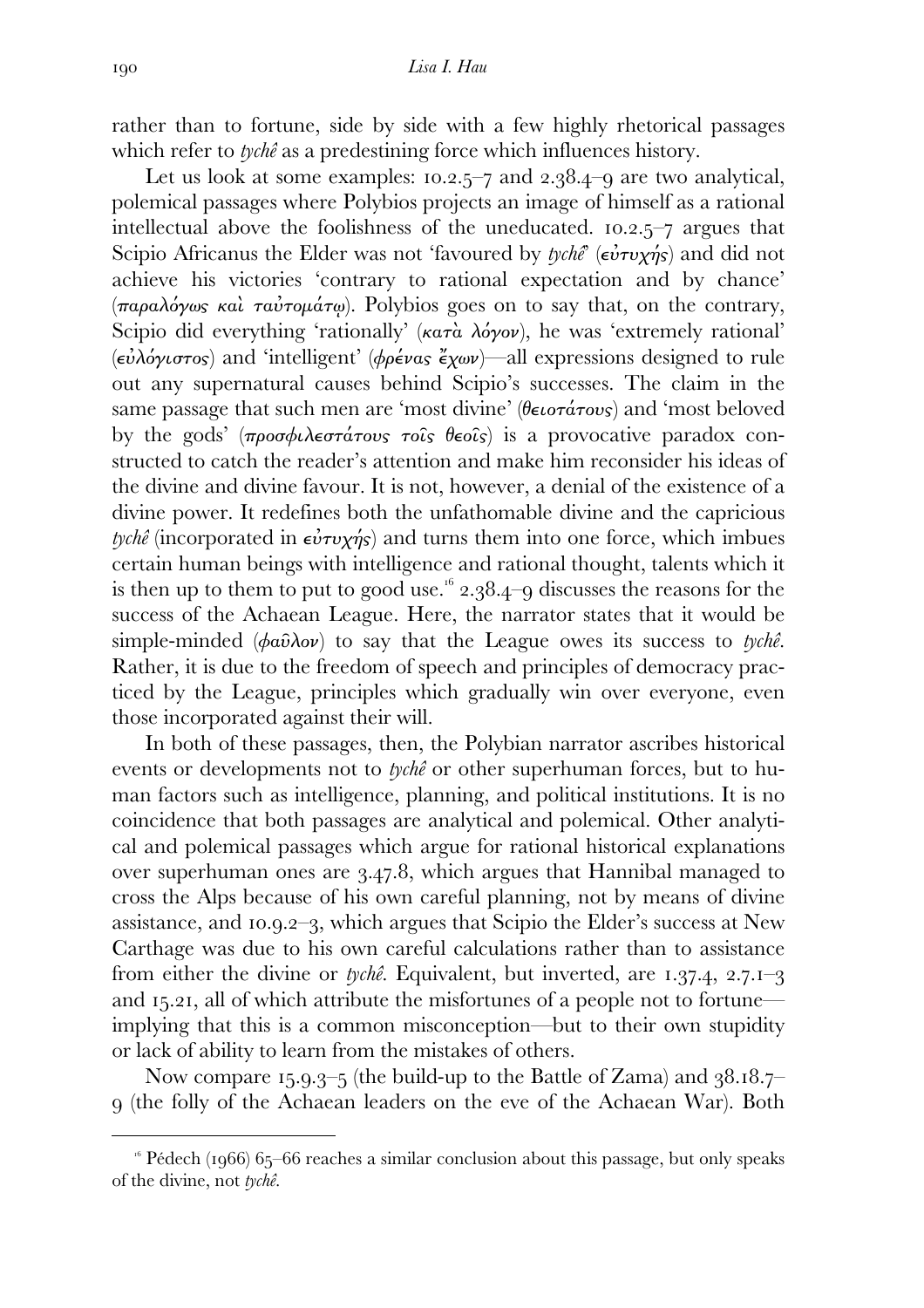passages refer to *tychê* as a force which directs historical events, but both are also highly rhetorical and dramatic.  $15.9.3-5$  opens with a rhetorical question introduced by 'Who would not...' ( $\tau$ *is*  $\omega'$ *i* $\alpha$ <sup>*i*</sup> $\nu$ </sup>), one of Polybios' favourite rhetorical tools. It continues with a dramatic listing of everything that marked out the Battle of Zama as momentous, introducing every entry on the list by an anaphoric negation (οὔτε, οὔθ', οὐδέ, οὐ γάρ). The role of *tychê* is that of a producer of metaphorical games offering as the prize of combat the hegemony over the entire known world (οὐδε μὴν ἆθλα μείζω τὴν τύχην  $\dot{\epsilon}$ κτεθεικυΐαν τοΐς αγωνιζομένοις τῶν τότε προκειμένων).  $38.18.7 - 9$  is a rhetorical blame passage which pours scorn on the Achaean leaders at the outbreak of the Achaean War. Here, we see the rhetoric in the hendiadys of 'stupidity and lack of judgment' ( $\tau \hat{\eta} s$  ανοίας καὶ  $\tau \hat{\eta} s$  ακρισίας), the hyperbolical comparison of the leaders' folly with that of barbarians, and the provocative claim that they were saved from self-destruction only by their defeat by Rome. The role of *tychê* here and the metaphors employed to express it are more elaborate than in  $15.9.3-5$ : she is personified and said to be 'resourceful and clever' (πανοῦργος καὶ τεχνική), she 'sets herself firmly' against the folly of the Achaean leaders, and when she lets Greece be defeated, she is acting like a 'good wrestler' who is forced to resort to desperate measures in order to avert defeat.

 Surely the presence of these metaphors—*tychê* as games producer, *tychê* as wrestler—is important, as is the qualifying 'as if' (καθαπερανεί) in ..– . Polybios is not here propounding a belief in *tychê* as a predestining power which directs the affairs of human beings. Rather, he is using all the rhetorical tools in his box in order to compose an exciting and affecting narrative in  $15.9.3-5$  and an indignant invective in  $38.18.7-9$ . It would be wrong to hold up the picture of *tychê* produced by these passages alongside the one produced by his analytical, polemical passages and call this a logical discrepancy.

 This solution begs the question whether Polybios intended his readers to regard this *tychê*, which directs human affairs like an umpire or a theatre producer, as purely a rhetorical metaphor or as an actual existing superhuman power. Shorey and Roveri come close to arguing for a rhetorical use disconnected from all belief. However, a passage in Book 8 on the value of universal history as opposed to monographs points to a different interpretation  $(8.2.3-4)$ :

 $\overline{r}$ . This parallels the Macedonian case in  $36.17$  and again serves to emphasise the selfdestructive insanity of ignoring the limited possibilities for states with limited power.

 $\alpha$ <sup>8</sup> The theatrical metaphor is used by Pailler (2003) as a point of departure for some interesting thoughts on the possible connection between Aristotle's *Poetics* and Polybios.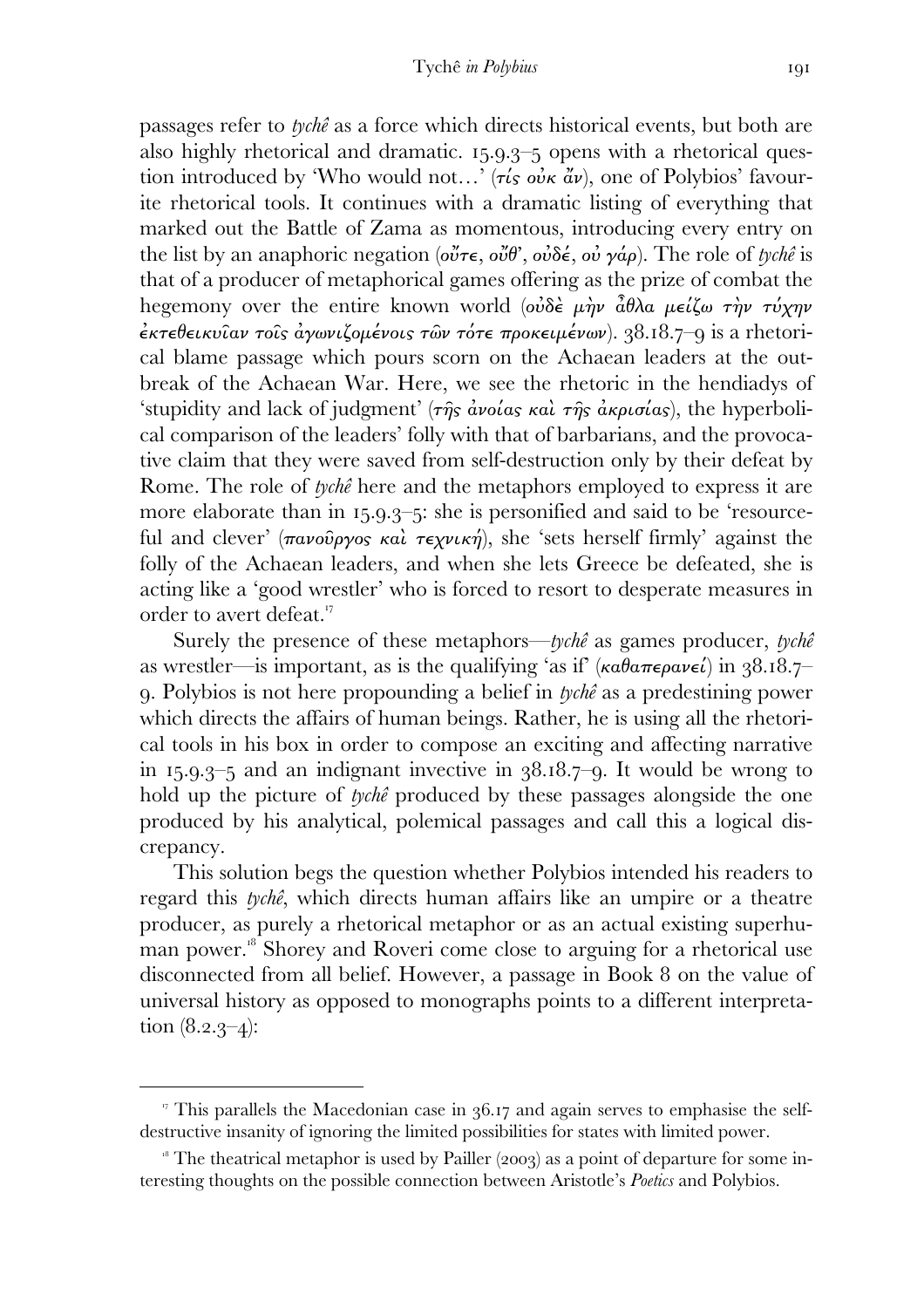πῶς γὰρ ἐνδέχεται ψιλῶς αὐτὰς καθ' αὑτὰς ἀναγνόντα τὰς Σικελικὰς ἢ τὰς Ἰβηρικὰς πράξεις, γνῶναι καὶ µαθεῖν ἢ τὸ µέγεθος τῶν γεγονότων ἢ τὸ συνέχον, τίνι τρόπῳ καὶ τίνι γένει πολιτείας τὸ παραδοξότατον καθ' ἡµᾶς ἔργον ἡ τύχη συνετέλεσεν, τοῦτο δ' ἔστι τὸ πάντα τὰ γνωριζόµενα µέρη τῆς οἰκουµένης ὑπὸ µίαν ἀρχὴν καὶ δυναστείαν ἀγαγεῖν, ὃ πρότερον οὐχ εὑρίσκεται γεγονός.

For how is it possible, simply by reading about Sicilian or Iberian affairs by themselves, to get to know and to learn either the size of the events or their extent, in what way and by what kind of constitution *tychê* accomplished the improbable event of our time—I mean bringing the entire known world under one rule and dominion, which is not found to have happened before?

Although this is a polemical passage, its argument is about the relative merit of different types of historiography, not about historical causation; Polybios therefore uses *tychê* as a historical agent in the same rhetorical way as in those two other prefatorial passages, in order to give weight and importance to his overall theme and thus convince his readers that such a theme can only be dealt with by universal history. Echoing  $1.1.5$  and  $6.2.3$ , Polybios defines the purpose of his work as answering the question 'in what way and by which constitution' (τίνι τρόπω καὶ τίνι γένει πολιτείας) Rome has become the dominating power of the world. However, in contrast with the similar passages, the subject of the sentence is not Rome itself, but *tychê*. If *tychê* can act through Rome's constitution, this is a case of double determination in the tradition of Homeric epic, Athenian tragedy and, indeed, earlier historiography:

just as Herodotos composed a narrative in which Kroisos was at the same time destined to suffer and brought about his own suffering,<sup>19</sup> Polybios has created a narrative in which Rome acquires world dominion at the same

<sup>&</sup>lt;sup>19</sup> Kroisos' downfall is predestined by the fact that he is the fifth descendant of Gyges, and as such must be punished for his ancestor's crime  $(1.90-1)$ , but Herodotos also states that Kroisos was punished by a *nemesis* from the gods because he believed himself to be the happiest man in the world  $(1.34.1)$ . A similar double determination can probably be seen at work in the fate of each of the Persian kings as well as that of Polykrates. See particularly Harrison (2000) *passim*, but also Gould ( $1989$ )  $63-85$ , Lateiner ( $1989$ )  $196-205$ , and Fornara (1990). *Contra*, e.g., Shimron (1989). The parallel between Polybian and Herodotean combined human and superhuman causation is also noted by Green (1990) , who, however, argues that Polybios only endorses the superhuman aspect in order to relieve the Greeks of the responsibility for having been defeated by Rome. This is refuted by Pol.  $38.1 - 3$ .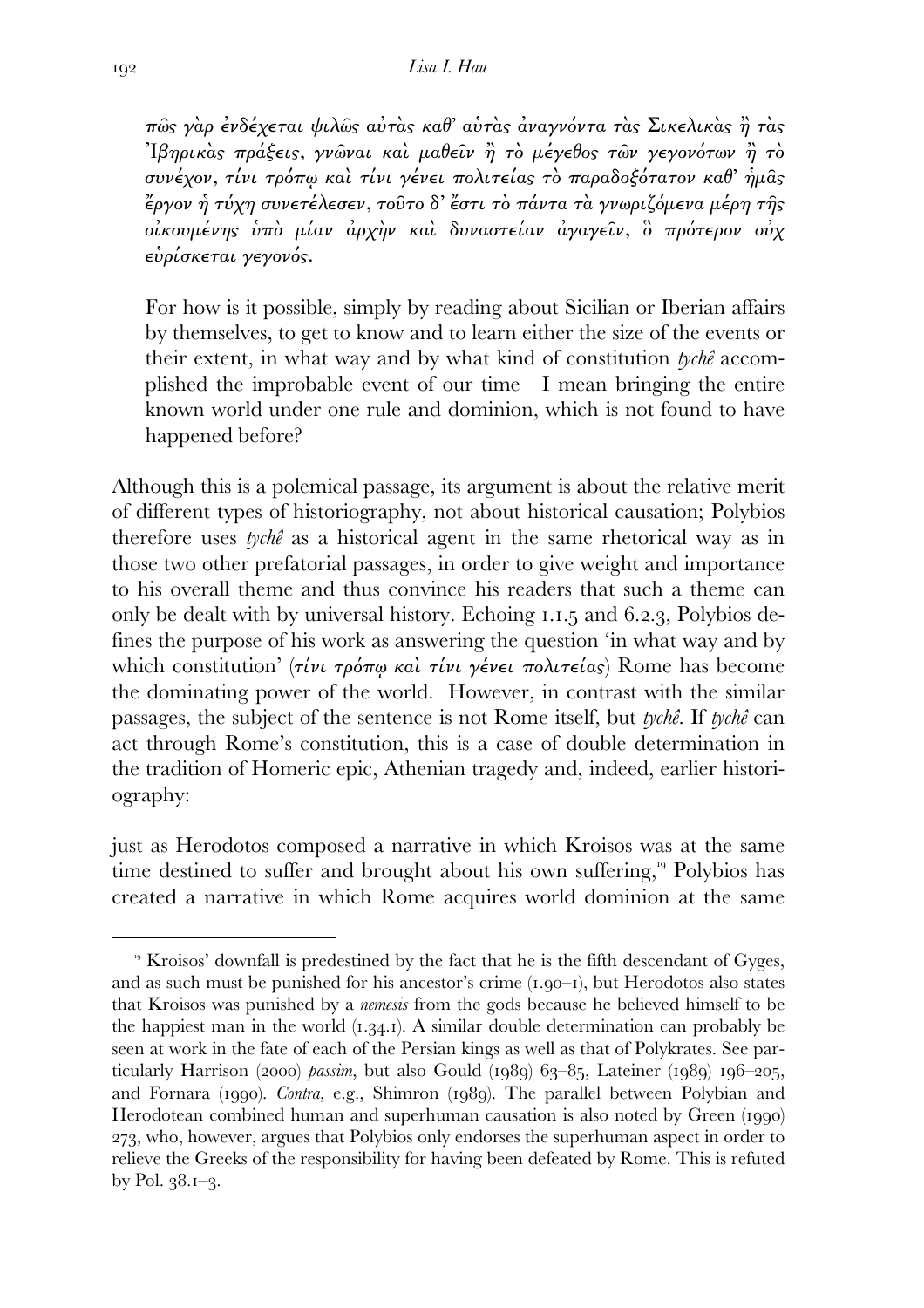time because *tychê* wills it so and because Rome herself wants it and works towards it.<sup>20</sup> In Herodotos it is becoming increasingly respectable to accept this as the historian's irrational religious belief,<sup>21</sup> and so we should in Polybios also. We may find it hard to accept that an 'enlightened' Hellenistic intellectual like Polybios should hold such 'archaic' beliefs, but perhaps that just shows that they were not so archaic after all.<sup> $2$ </sup> At any rate, Polybios' willingness openly to express such a view shows that he did not expect his readers to sneer at it.

 To summarise: Polybios' attitude to *tychê* is different when he is analysing and arguing polemically about historical causality and when he is striving for rhetorical or emotional effect. We can call these two different attitudes different narratorial registers or modes: *the systematic, scientific historian,* who in analytical and frequently polemical passages deliberately minimises the influence of superhuman powers, including *tychê*, in order to maximise human skill, will, and rational planning; and the *rhetorician and storyteller,* who uses *tychê* freely, often as a predestining force directly involved in human affairs, in order to arouse emotion, lend importance to his theme, and keep his audience engaged. This, I would argue, solves the first problem, the discrepancy between Polybios' explicit statements in certain passages that *tychê* should not be used as a historical explanation and his use of it as exactly that in other passages.

 Polybios' ability and readiness to switch between narrative strategies does not, however, preclude a belief in *tychê* as an existing force; in fact, some passages such as  $8.2.3-4$  make it almost certain that he held such a belief. I shall return to this issue below while trying to solve the second problem: the apparently different meanings of the word *tychê* in the *Histories*.

<sup>•</sup> Von Fritz (1954) 393 reaches a similar conclusion, but does not call it double determination and distinguishes between the Roman constitution, virtues, training, and efforts, which were the Romans' own achievements, and the fact that the Romans acquired a superiority in these areas, which was due to *tychê*. I think this solution is too modern in its logic; Polybios would not have distinguished so rigidly.

 $\degree$  This has been especially convincingly argued by Fornara (1999) and Harrison (2000).

 $\alpha$  As has been noted by Walbank (1972) 59: 'if one compares the religious attitudes of Polybios with those of Herodotos, one finds the same incoherence and inconsistency in both. This perhaps suggests that the incoherence is characteristic of popular Greek religious thought in general, and not merely an aspect of its collapse in the Hellenistic age.' Cf. Parker ( $1996$ )  $280$ : 'One may wonder, indeed, whether the problem is not when classical religion gives way to Hellenistic but whether it does: whether, that is, the convention of dividing histories of Greek religion into two chronological sections rather than three or four or ten has any substantive justification.'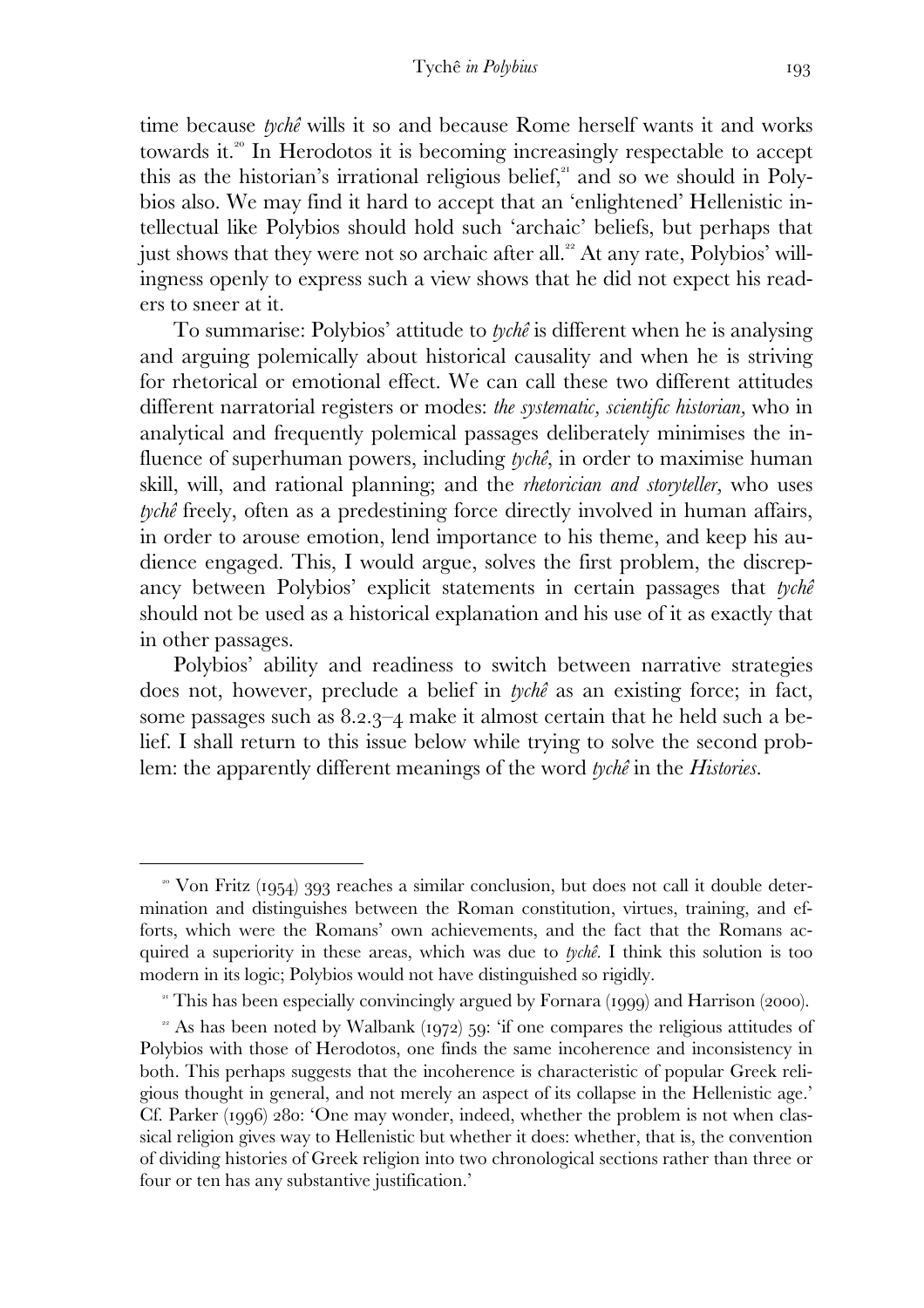#### **. The Second Problem: the Nature of** *Tychê* **in the** *Histories*

In the *Histories*, *tychê* is sometimes simply the natural word to use for 'good/bad circumstance'; at other times Polybios uses it periphrastically instead of an expression with  $\tau \nu \gamma \chi \dot{\alpha} \nu \omega$ . Most often, however, it seems to be some kind of superhuman force at work in the world and influencing history. It has long been common to say that this force is at some places in the work a predestining 'fate' as we have seen above, at others a just avenger, and in yet other passages random 'fortune'. As a sub-class of this last category it occasionally seems to mean merely 'luck' or 'coincidence' considered from the subjective point of view of a focaliser of a passage without implying any superhuman involvement.<sup>23</sup> The four functions—fate, just avenger, random fortune, chance—are logically mutually exclusive: how can *tychê* at the same time be inconsistent and just? How can it be simultaneously random and predestining? And how does subjective luck fit into any of these categories? Again, theories of a development in Polybios' thought are unconvincing because several functions can be at play within the same passage.

 I have been working on solving this puzzle for a while, and my first instinct was to try to establish an overview of when *tychê* means what in the text. Table I offers my first interpretation (to be modified drastically below) of each instance of *tychê* in the *Histories* according to its motive as predestining, random, or just. A few remarks about the table are in order: for the sake of clarity every reference was entered only once although the exact sense of *tychê* in some of them could be interpreted in more than one way. In 1.59.4, for example, the storms which have forced the Romans to yield the sea to the Carthaginians are called 'blows of *tychê*' (τοῖς ἐκ τῆς τύχης συµπτώµασιν) with no indication of whether this *tychê* is random or predestining. I chose to interpret it as random *tychê* and placed the reference in that category. Conversely, 1.63.9, which states that the Romans did not acquire their empire by means of *tychê* and has been quoted above, was placed in the predestining category according to the conventional reading of that passage although *tychê* here might as well mean 'random fortune'. References to a *tychê* that can be understood as either predestining or random are marked **in bold;**  references to a *tychê* that might be either random or justly avenging are marked in *italics*. The reason why only five passages appear in the 'just aven-

<sup>&</sup>lt;sup>23</sup> These categories have been established by Walbank  $(1957)$  16–26,  $(1972)$ , and  $(2007)$ and are followed by the majority of scholars. For a slightly different definition of the different meanings of *tychê* see Pédech (1964) 331–54; for a very different definition see Pailler  $(2003).$ 

<sup>&</sup>lt;sup>24</sup> See e.g. 15,20.4–6. Here, the force behind the just punishment is explicitly named *tychê*, but at the same time Polybios expects the reader to have blamed *tychê* at one time or another for its inconsistency.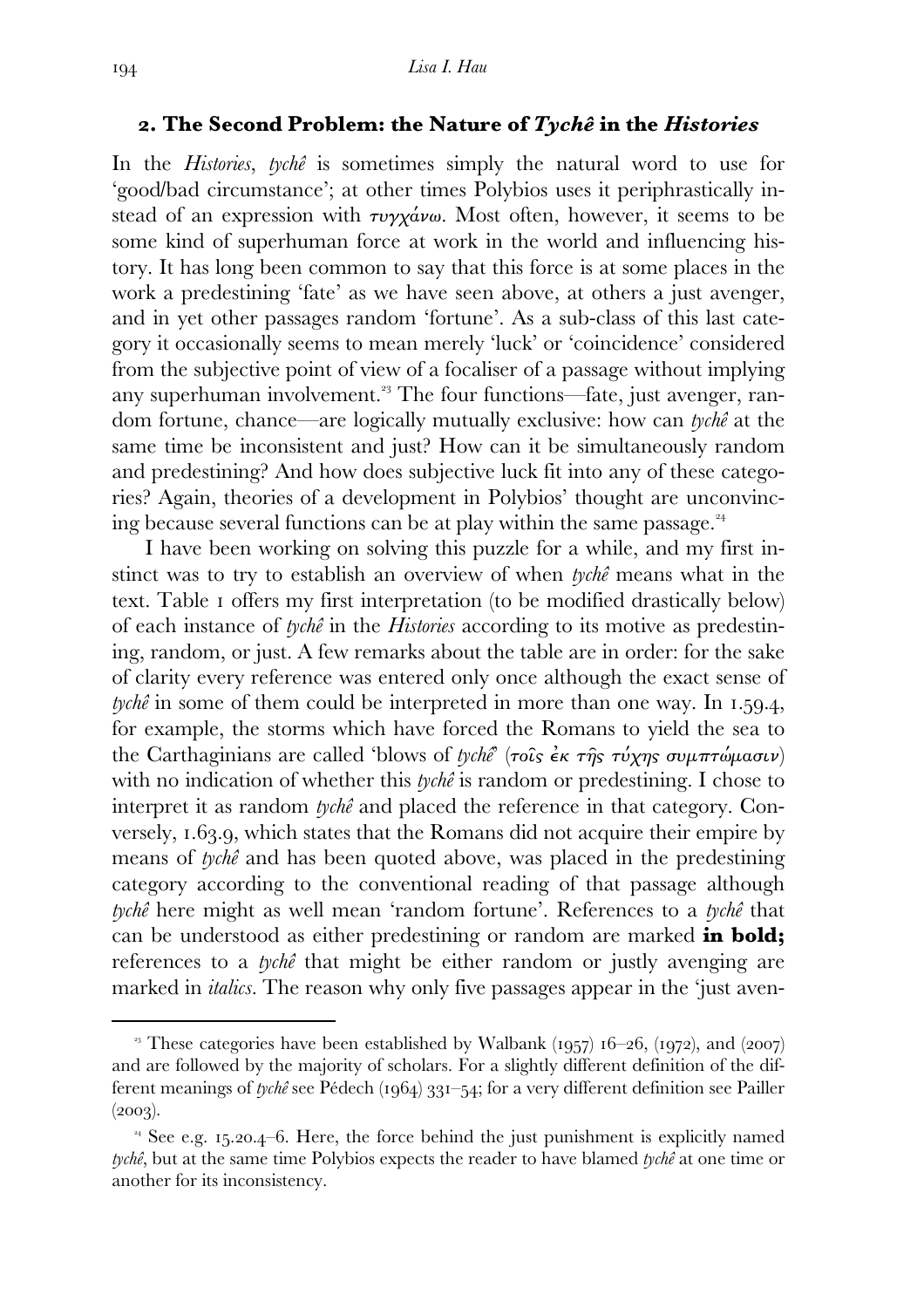ger' category is that all passages where the justice of *tychê* is qualified by expressions such as 'just as if' ( $\omega \sigma \pi \epsilon \rho \epsilon \pi \pi \eta \delta \epsilon$  or  $\kappa \alpha \theta \alpha \pi \epsilon \rho (\alpha \nu \epsilon \iota)$ ) or expressed purely through a metaphor have been left out. This decision was made on the reasoning that 'just as if' qualifications make an expression counterfactual and thereby (as von Fritz  $(1954)$  395–6 observed long ago) actually preclude any real avenging motive on the part of *tychê*. ('He gave her a ring just as if he was serious about their relationship' is counterfactual in that it throws up the possibility that the protagonist might have been serious about said relationship, but at the same time clearly shows that he is not.) The metaphorical passages, which mostly represent *tychê* as an umpire who hands victory to the most deserving combatant  $(1.58.1, 3.118.1, 29.27.12)$ , seemed to me to be just one step removed from the 'just as if' statements, the link being provided by 1.58.1, which is a simile rather than a metaphor and says that *tychê* acted 'just like a good umpire (ὥσπερ ἀγαθὸς βραβευτής)', thus alerting the reader to a figure of speech that should not be taken literally. 'Just as if' passages and metaphorical expressions have therefore been placed in the 'random' category.

| Periphrastically for $\tau \nu \gamma \chi \dot{\alpha}$ - | 1.7.4, 1.47.7, 5.76.3, 11.4.4, 11.4.7, 15.28.5, 31.26.7, 38.12.2, fr.                                        |
|------------------------------------------------------------|--------------------------------------------------------------------------------------------------------------|
| $\nu\omega$                                                | 54 line 14                                                                                                   |
| Good fortune / misfortune /                                | 4.54.4, 15.32.1, 21.38.2, 29.4.10, 31.26.3, 38.2.4                                                           |
| circumstances                                              |                                                                                                              |
| Predestining 'fate'                                        | 1.4.1, 1.4.5, <b>1.63.9, 3.20.4</b> , 4.2.4, <b>8.2.3-4</b> , <b>21.16.8</b>                                 |
| Random 'fortune'                                           | 1.1.2, 1.35.2, 1.37.4, 1.58.1, 1.59.4, 1.86.7, 2.2.10, 2.4.3,                                                |
|                                                            | 2.7.2, 2.7.3, <b>2.20.7</b> , 2.32.5, <b>2.35.5, 2.37.6, 2.38.5</b> , 2.49.7                                 |
|                                                            | (twice), 2.50.12, <b>2.66.4</b> , 2.70.2, <b>3.5.7</b> , <b>3.63.3</b> , <b>3.118.6</b> ,                    |
|                                                            | 4.81.12, 5.34.2, 5.42.8, 6.2.6, 6.43.3, 6.43.5, 7.8.2,                                                       |
|                                                            | 8.20.10, <b>9.8.13</b> , 9.21.1, 9.29.11, 10.3.7, 10.7.4, <b>10.9.2</b> ,                                    |
|                                                            | 10.33.4 (twice), 10.37.4, 10.40.6, 10.40.9, 11.2.10, 11.5.8,                                                 |
|                                                            | 11.19.6, <b>11.24a.3</b> , 15.1.8, 15.6.6, 15.6.8, 15.8.3, <b>15.9.4</b> ,                                   |
|                                                            | 15.10.5, 15.15.5, 15.17.4, 15.19.5, 15.20.5, 15.21.3, 15.23.1,                                               |
|                                                            | 15.34.2, 15.35.7, <b>16.28.2</b> , 16.29.8, 16.32.5, <b>18.28.5</b> , 18.33.7,                               |
|                                                            | <b>18.46.15</b> , 20.7.2, 21.14.4, 23.10.2, 23.10.12, 23.10.16, 23.12.3,                                     |
|                                                            | 23.12.6, <b>25.3.9</b> , <i>27.16.4</i> , <i>28.9.7</i> , <i>29.19.2</i> , <i>29.20.2</i> , <i>29.21.2</i> , |
|                                                            | 29.21.5, 29.22.2, 29.27.12, 30.6.7, 30.10.1, 31.29.3, 31.30.3                                                |
|                                                            | (twice), $32.4.3$ , $32.8.4$ , $35.2.14$ , $36.17.1 - 2$ (twice),                                            |
|                                                            | <b>38.2.1</b> , 38.2.7, 38.3.2, 38.7.11, 38.8.8, <b>38.18.8</b> , 38.20.1,                                   |
|                                                            | 38.21.3, 39.8.2, fr. 47 line 2, fr. 83.1, fr. 212.1                                                          |
| Just avenger                                               | 4.81.5, 15.17.6, 15.20.4, 15.20.8, 36.13.2                                                                   |
| Subjective 'luck'                                          | 3.99.9                                                                                                       |

**Table**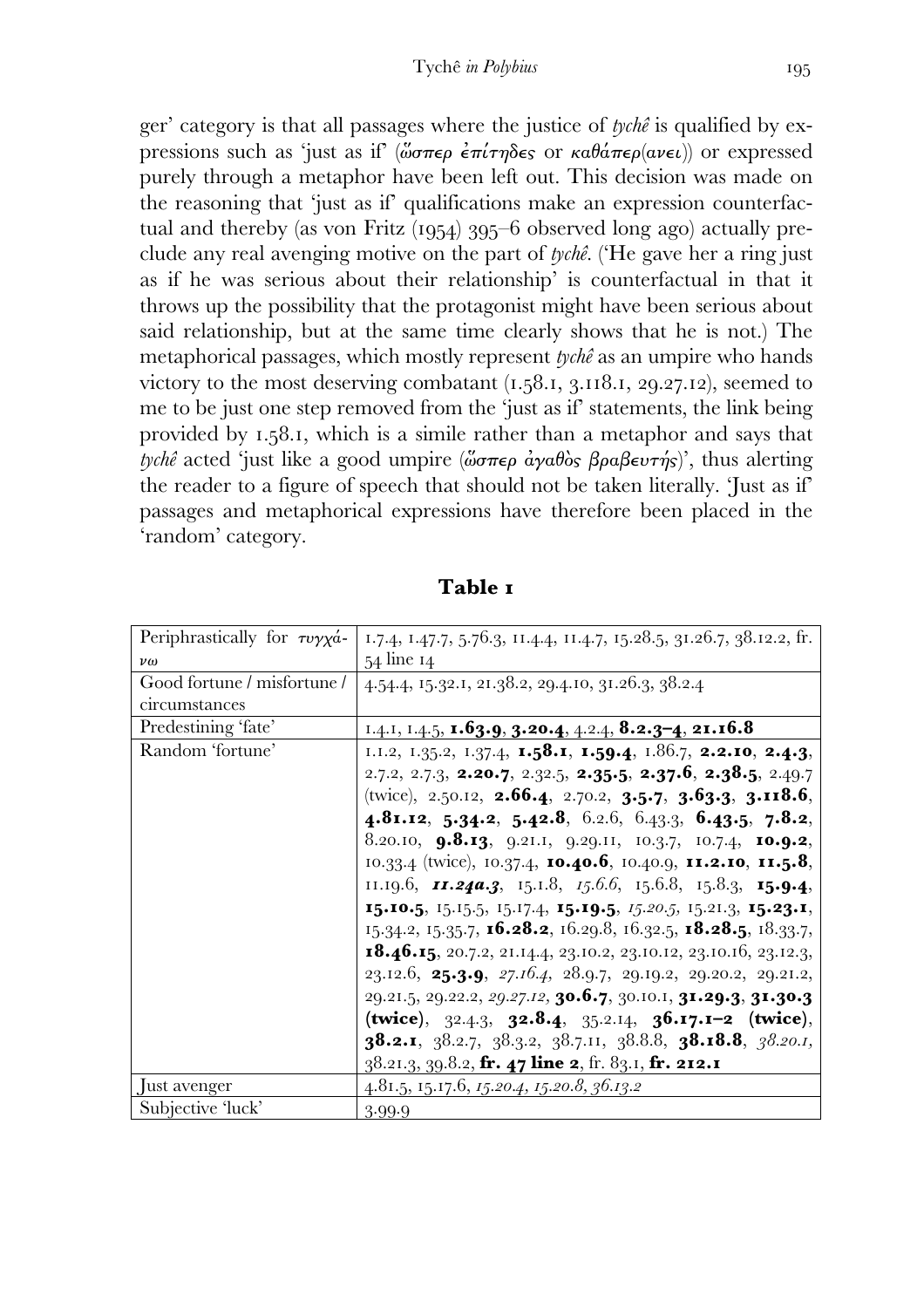The difficulties in distinguishing between what we would consider mutually exclusive meanings or forces of *tychê* (marked by bold and italics in the table) provide a first indication that something is wrong with the categorisation. I initially assumed that the key to solving the problem lay in the uneven distribution of passages, and I began re-reading all the passages where *tychê* appears to be either justly avenging or predestining—the smaller categories in the table—in order to figure out how they could be re-interpreted into demonstrating random *tychê,* the largest category. The more I pondered the motives of Polybian *tychê*, however, the more it became clear that I was asking the wrong question. What seems to be uppermost in the mind of the narrator of the *Histories* whenever he employs the word *tychê* is, in fact, not its motive—although that is occasionally expressed by means of metaphors or 'just as if's, making it clear that the reader should not take the statement at face value (see above)—but its results, or rather the perception of these results by the human actors in the narrative. More specifically, *tychê* is used to mark out events which happen outside of human control (or at least the control of the focaliser of a given passage) and are unexpected, strikingly coincidental, or momentous.

 To provide some examples, let us look first at the passages usually thought to show predestining *tychê* discussed above: in both 1.4.1, which has Roman dominion brought about by *tychê*, and in 1.63.9, which argues that Roman dominion did not come about by *tychê*, the main point seems to be not whether *tychê* is a predestining or random power, but that it is *outside of human control*. In 1.63.9 it seems to be shorthand for 'divine favour, destiny, luck, and other forces outside of human control' and is kept deliberately vague because it is used to roll the various arguments of many different groups of 'Greeks' into one in order to facilitate the counter-argument. This umbrella-function is, indeed, the true function of most of the passages in the *Histories* which set up a contrast between *tychê* and human will and skill (see above p. 190).<sup>25</sup> In these passages the narrator uses *tychê* not to say anything about the predestining, just, or random nature of superhuman powers, but as a cover-all for everything outside human control, which can then be contrasted with human ability and rationality. *Tykhe* can be used for this exactly because it is such a nebulous term. In 1.4.1 it lends rhetorical grandeur to the passage by showing an almost gods-eye view of historical events leaning in towards a central point. Nothing is said about its nature or motives; it is used to mark out the event as momentous.

Similarly, in 8.2.3–4, where *tychê* works together with the Roman constitution to bring about world domination in an instance of double determina-

 $3^{35}$  Pol. 6.43.3, 6.43.5, 7.8.1, 9.8.13, 10.3.7, 10.7.4, 10.9.2, 15.21.3, 16.28.2, 18.28.5, 18.46.15, 23.12.3, 23.12.6 (twice), 29.22.2, 31.30.3 (twice), 32.8.4, 36.17.1, 36.17.2, 38.18.8.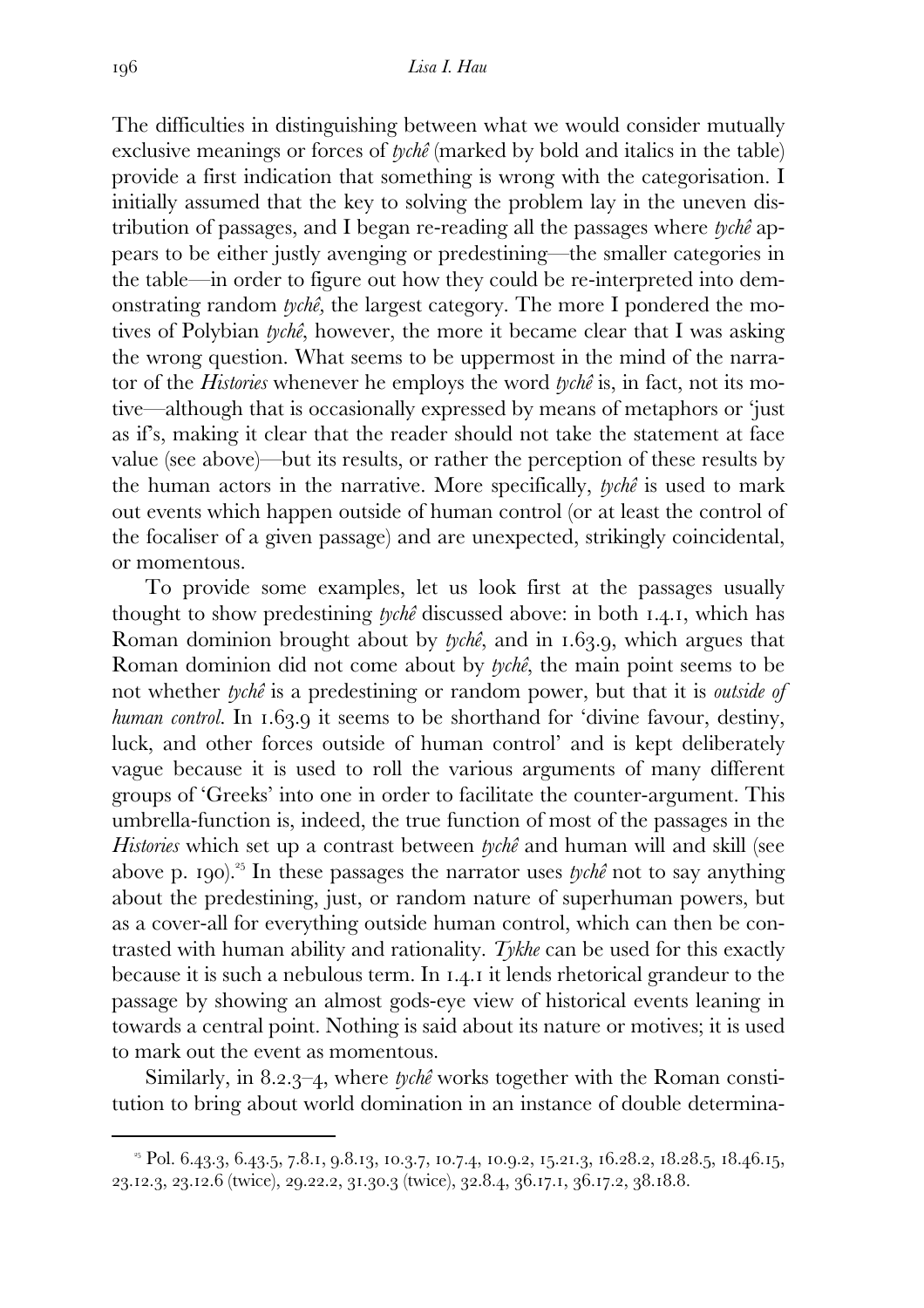tion (see above p. 192), the narratorial emphasis is not on the possible motivation of *tychê,* but on the momentousness of the outcome of events. Momentousness is certainly the issue behind the use of *tychê* in passages such as .., where *tychê* is said to have laid out Africa and Europe as prizes for the contestants in the Battle of Zama, and 38.2.1, where *tychê* is said to have brought about Xerxes' invasion of Greece. In the case of  $8.2.3 - 4$  there is perhaps, in addition, a feeling of unexpectedness. Such a combination of unexpectedness and momentousness seems to be the focus of passages such as 2.37.6, which states that no 'unforeseen event of *tychê*  $(\pi a \rho \dot{\alpha} \lambda o \gamma o \nu \tau \dot{\eta} s)$  $\tau\dot{\nu}\chi\eta s$ <sup>'</sup> has occurred in Asia and Egypt in Polybios' time. A combination of momentousness and striking coincidence seems to underlie Polybios' use of  $t$ *ychê* in passages such as  $4.2.4$ , where  $t$ *ychê* is said to have 'renewed the entire known world (την τύχην ώσανεί κεκαινοποηκέναι πάντα τα κατά την  $oikov\mu\acute{ev}\eta v$ )' because the leaders of Macedonia, Egypt, and the Seleucid Kingdom have all died around the same time.

The same is true when we turn to examine passages that were in Table I ascribed to random *tychê*. A good example is this ranting lecture on when people are and are not to blame for their own misfortunes  $(2.7.2-3)$ :

τὸ µὲν γὰρ ἀνθρώπους ὄντας παραλόγως περιπεσεῖν τινι τῶν δεινῶν οὐ τῶν παθόντων, τῆς τύχης δὲ καὶ τῶν πραξάντων ἐστὶν ἔγκληµα, τὸ δ' ἀκρίτως καὶ προφανῶς περιβαλεῖν αὑτοὺς ταὶς µεγίσταις συµφοραῖς ὁµολογούµενόν ἐστι τῶν πασχόντων ἁµάρτηµα. διὸ καὶ τοῖς µὲν ἐκ τύχης πταίουσιν ἔλεος ἕπεται µετὰ συγγνώµης κἀπικουρία, τοῖς δὲ διὰ τὴν αὑτῶν ἀβουλίαν ὄνειδος κἀπιτίµησις συνεξακολουθεῖ παρὰ τοῖς εὖ φρονοῦσιν.

To suffer some disaster unexpectedly is, in as much as we are human beings, not the fault of the sufferers, but of *tychê* and those who have done it to them, but to throw oneself thoughtlessly and with open eyes into the greatest misfortunes is decidedly the fault of the sufferers themselves. For that reason pity is accorded to those who come into trouble because of *tychê*, along with forgiveness and assistance, while those who do so because of their own foolishness receive blame and criticism from rightthinking men.

Here *tychê* is said to be to blame for misfortunes which strike people unexpectedly, but the focus of the passage is not really on the nature of *tychê*, but on the contrast between sufferings that are the victims' own fault and those brought upon them from outside. For these latter sufferings, the one to blame is '*tychê* and those who have done it to them', i.e. some sufferings are brought on a person by other people, some by events outside of human con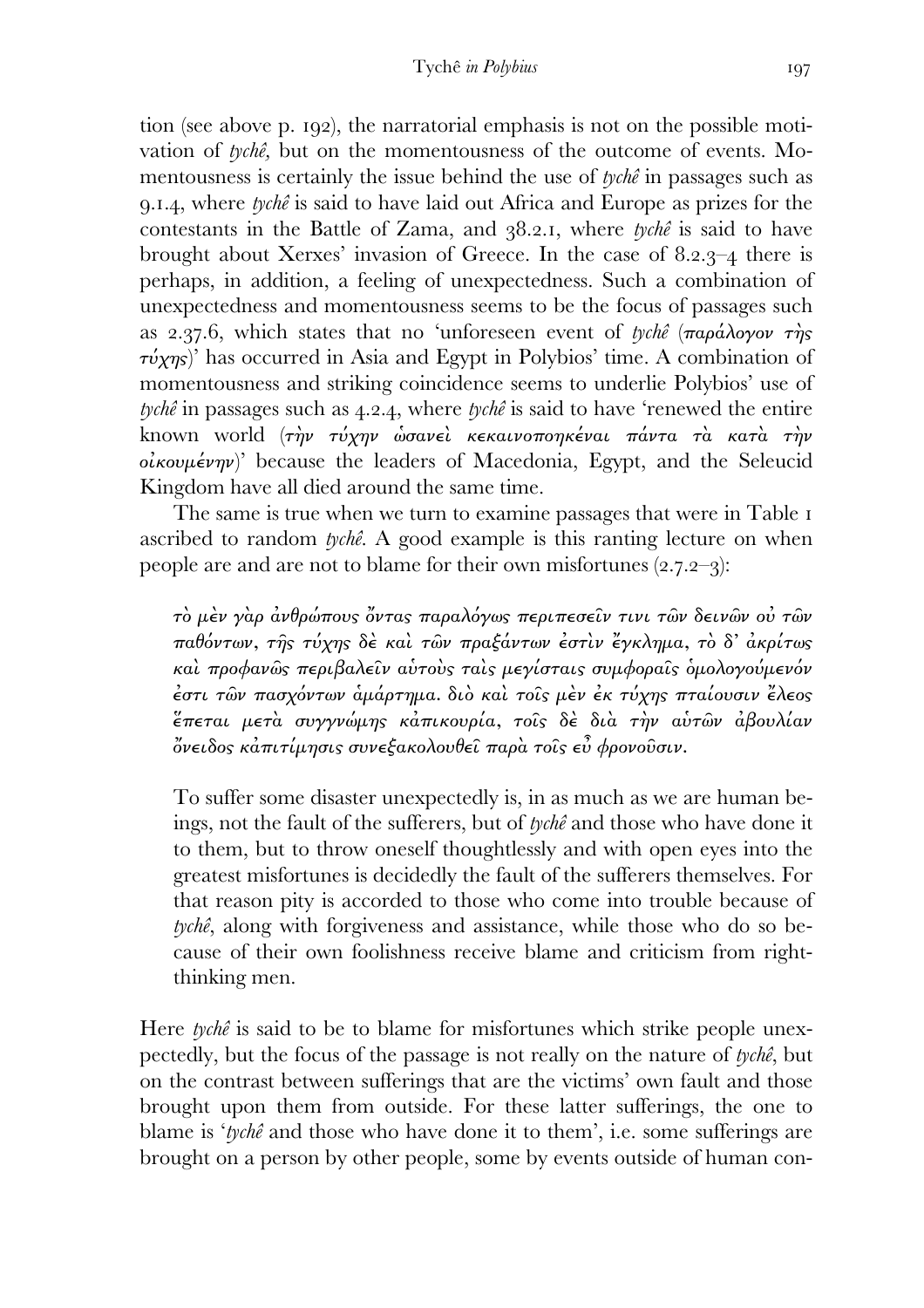trol. This expression clearly shows that *tychê* is, once again, being used as an umbrella-term to cover everything outside of human control.

 A more specialised use of *tychê* can be seen in passages where the focus is on the unexpectedness of the events and, often, on a striking coincidence of some kind. One example is a passage that is often adduced to show *tychê* in the guise of just avenger  $(4.81.5)$ :

τοὺς µὲν οὖν ἐφόρους δειπνοῦντας καταλαβὼν πάντας αὐτοῦ κατέσφαξε, τῆς τύχης τὴν ἁρµόζουσαν αὐτοῖς ἐπιθείσης δίκην. καὶ γὰρ ὑφ' οὗ καὶ ὑπὲρ οὗ ταῦτ' ἔπαθον, δικαίως αὐτοὺς ἄν τις φήσειε πεπονθέναι.

And so catching the ephors while they were eating dinner he slaughtered them all there, *tychê* inflicting on them a fitting punishment. For considering the man by whose hands and for whose sake they suffered this, one could say that they had suffered justly.

The narrator says that *tychê* struck corrupt Spartan ephors with 'deserved punishment' (άρμόζουσαν δίκην) without implying that a conscious plan of justice lay behind this. In fact, as the preceding narrative details the motives and plan of the assassin, the main point of the use of *tychê* in the narrative of the murder does not seem to be that the death of the ephors was brought about by a supernatural power with its own motivation, but rather that it happened *unexpectedly* and *by a striking coincidence happened to be deserved*.

Another example is 15.23.1 where the narrator has just been describing how much the Rhodians hate Philip V  $(15.23.1-4)$ :

καὶ γὰρ ἡ τύχη πρός γε τοῦτο τὸ µέρος αὐτῷ συνήργησε προφανῶς. ὅτε γὰρ ὁ πρεσβευτὴς ἐν τῷ θεάτρῳ τὸν ἀπολογισµὸν ἐποιεῖτο πρὸς τοὺς Ῥοδίους, ἐµφανίζων τὴν τοῦ Φιλίππου µεγαλοψυχίαν, καὶ διότι τρόπον τινὰ κρατῶν ἤδη τῆς πόλεως δίδωσι τῷ δήµῳ τὴν χάριν ταύτην, ποιεῖ δὲ τοῦτο βουλόµενος ἐλέγξαι µὲν τὰς τῶν ἀντιπραττόντων αὐτῷ διαβολάς, φανερὰν δὲ τῇ πόλει καταστῆσαι τὴν αὑτοῦ προαίρεσιν. καὶ παρῆν τις ἐκ κατάπλου πρὸς τὸ πρυτανεῖον ἀναγγέλλων τὸν ἐξανδραποδισµὸν τῶν Κιανῶν καὶ τὴν ὠµότητα τοῦ Φιλίππου τὴν ἐν τούτοις γεγενηµένην, ὥστε τοὺς Ῥοδίους, ἔτι µεταξὺ τοῦ πρεσβευτοῦ τὰ προειρηµένα λέγοντος, ἐπεὶ προελθὼν ὁ πρύτανις διεσάφει τὰ προσηγγελµένα, µὴ δύνασθαι πιστεῦσαι διὰ τὴν ὑπερβολὴν τῆς ἀθεσίας.

*Tyche* clearly contributed to this matter *[i.e.* the Rhodians' hatred] for him [i.e. Philip]. For when the ambassador was delivering his speech to the Rhodians, in which he emphasised the great generosity of Philip and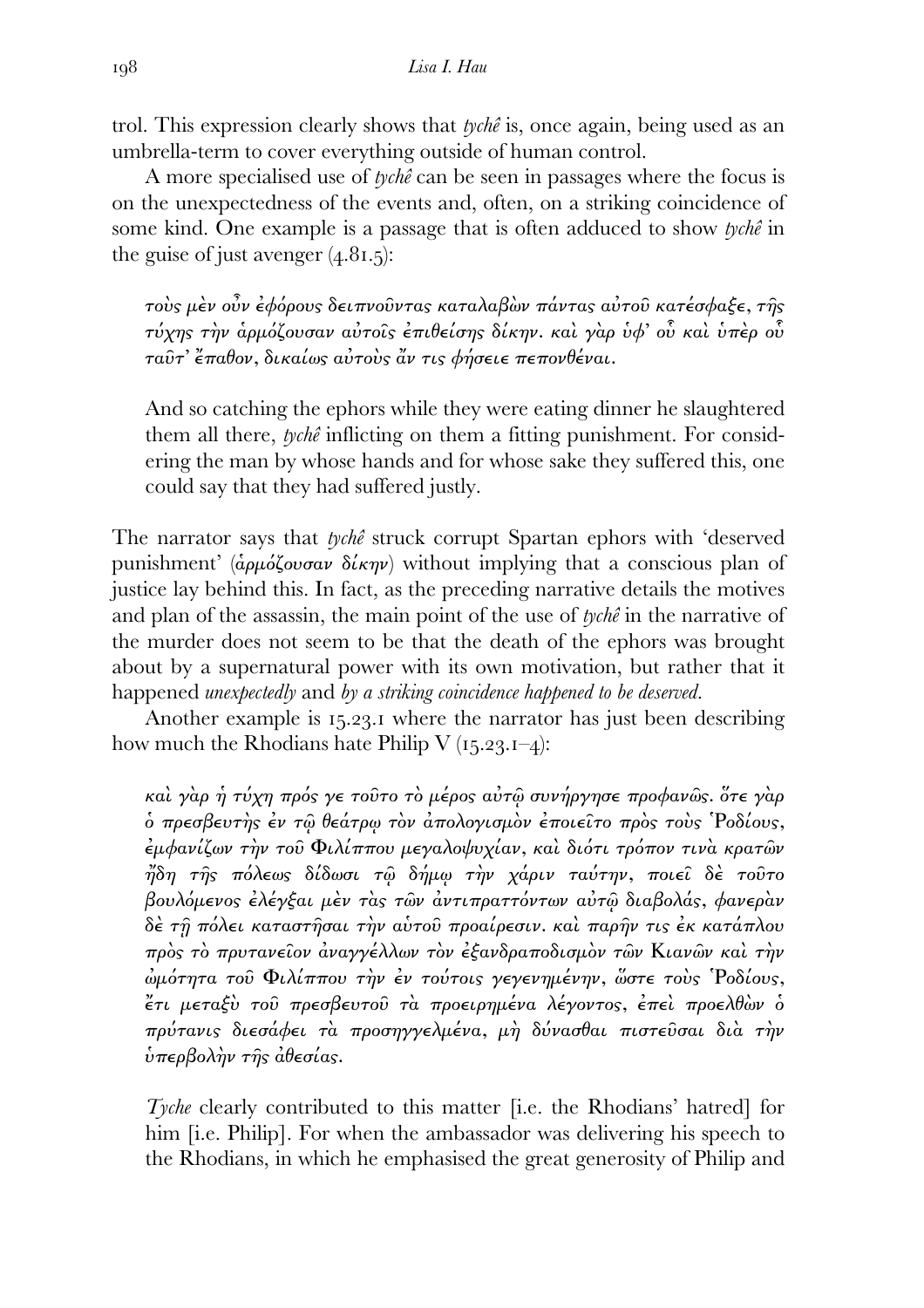said that he, who was already in a manner of speaking master of their city, was granting this favour to the people, and that he was doing this because he wanted to prove wrong the slander of his enemies and to show his nature quite clearly to the city—at that very moment a man came into the prytaneion, straight from having landed by ship, and announced the enslavement of the people of Kios and the cruelty shown to them by Philip, with the result that the Rhodians, when the prytanis came forward and revealed the news while the ambassador was still in the middle of his speech, could not believe it, so great was the extent of the treachery.

The narrator's reason for stating that *tychê* has furthered the hatred of the Rhodians against Philip seems not to be a belief that this happened because of the intervention of a superhuman power, but rather the fact of the *striking coincidence* that an eyewitness who could testify to Philip's cruelty towards defeated cities should show up just as Philip's ambassador was extolling his mildness.<sup>26</sup> The coincidence seems to fulfill a higher sense of justice in that it shows Philip's lies for what they are, and such coincidences which in an unforeseen and unpredictable way bring about justice are very often ascribed to *tychê* by the Polybian narrator (e.g. 36.13.1–2). In every case, however, the sense of coincidence seems to be stronger than the sense of justice, and *tychê* is used also when the coincidence brings about not justice, but a pretext for action long desired  $(29.19.2)$ , disaster  $(3.118.6, 23.10.16)$ , symmetry  $(16.29.8)$ , or simply change  $(4.2.4)$ . It is likely that some of these instances, such as ..– above, show double determination—*tychê* working through or in conjunction with human agents—rather than a purely rhetorical use of the word, but even so, the narrator never specifies the motivation of *tychê*, except metaphorically (see above pp.  $194-5$ ).

Table 2 shows a tentative distribution of passages according to the internally perceived result of *tychê*:

 $^{\alpha}$ <sup>6</sup> Cf. Walbank (1967) *ad loc.*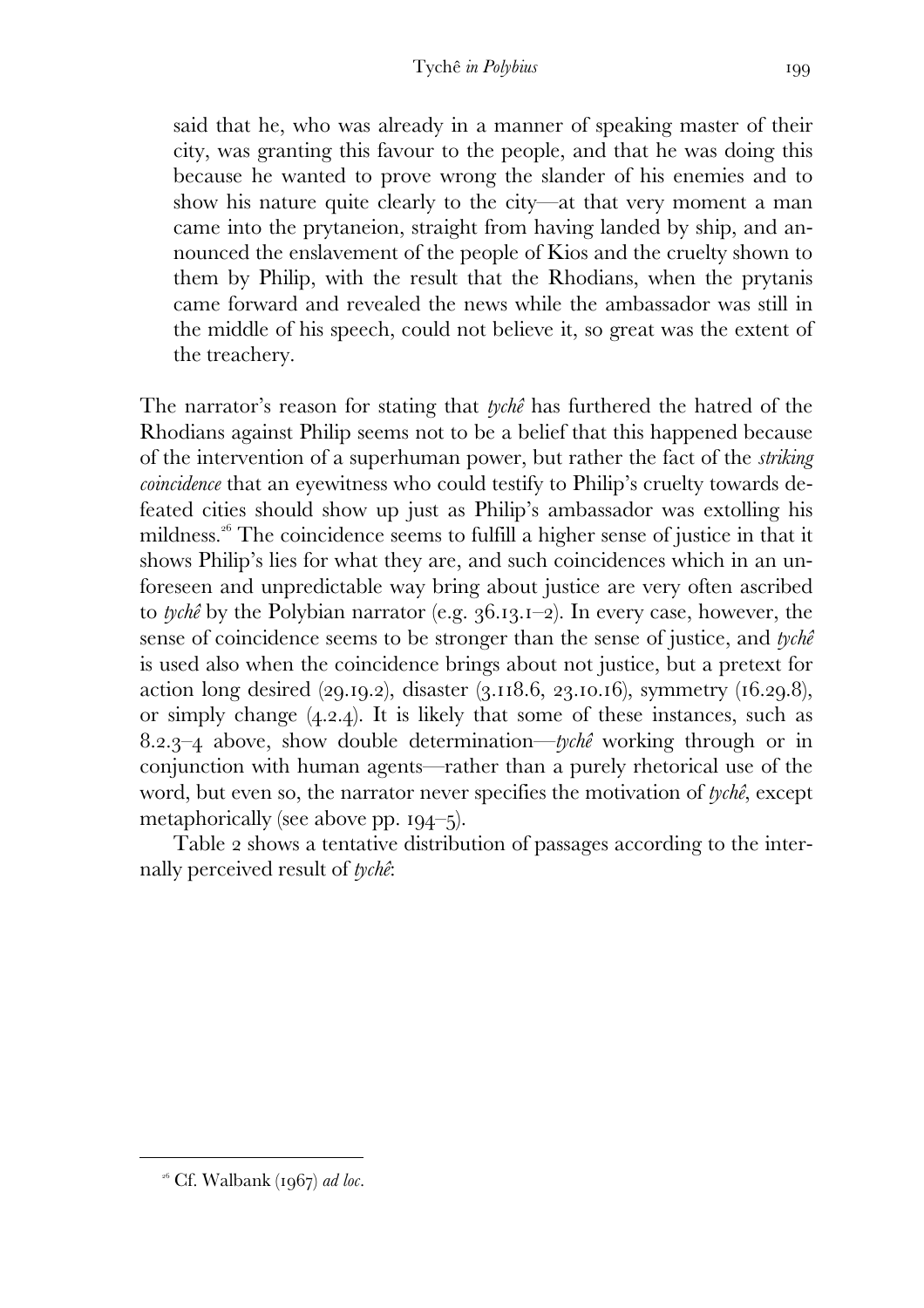## **Table**

(Includes all instances of *tychê* where it does not mean good fortune/misfortune or is used periphrastically for  $\tau v \gamma \chi^2 \omega \omega$ .)

.. = indirect discourse; o.r. = direct speech

| Passage         | Perception of the event which warrants the use tychê                              |                                     |                       |                         |                                                                                                           |                                                                              |                                                                                            |                                                                                 |
|-----------------|-----------------------------------------------------------------------------------|-------------------------------------|-----------------------|-------------------------|-----------------------------------------------------------------------------------------------------------|------------------------------------------------------------------------------|--------------------------------------------------------------------------------------------|---------------------------------------------------------------------------------|
|                 | Ι.<br>Outside of<br>human<br>control (or<br>the control<br>of the foca-<br>liser) | 2.<br>Risky<br>(fortunes<br>of war) | 3.<br>Unexpect-<br>ed | 4.<br>Momen-<br>tous    | $5-$<br>5a.<br>Sudden<br>change<br>from<br>height of<br>good<br>fortune<br>to depth<br>of mis-<br>fortune | Striking coincidence<br>$5b$ .<br>Turning<br>a situa-<br>tion on<br>its head | (of timing, justice, or fittingness)<br>5c.<br><b>Strikes</b><br>the<br>overcon-<br>fident | 5d.<br>Some<br>other<br>type of<br>striking<br>$\operatorname{coinci}$<br>dence |
|                 |                                                                                   |                                     |                       |                         | or vice<br>versa                                                                                          |                                                                              |                                                                                            |                                                                                 |
| $_{\rm I.I.2}$  | X                                                                                 |                                     |                       |                         | X                                                                                                         |                                                                              |                                                                                            |                                                                                 |
| $1.4.1$ bis     |                                                                                   |                                     | X                     | $\mathbf X$             |                                                                                                           |                                                                              |                                                                                            |                                                                                 |
| 1.4.5           |                                                                                   |                                     | $\overline{\text{X}}$ | $\overline{\text{X}}$   |                                                                                                           |                                                                              |                                                                                            |                                                                                 |
| 1.35.2          |                                                                                   | $\boldsymbol{\mathrm{X}}$           |                       |                         |                                                                                                           |                                                                              |                                                                                            |                                                                                 |
| 1.37.4          | X                                                                                 |                                     |                       |                         |                                                                                                           |                                                                              |                                                                                            |                                                                                 |
| 1.58.1          |                                                                                   |                                     |                       | X                       |                                                                                                           |                                                                              |                                                                                            |                                                                                 |
| $1.59.4$ (0.0.) | X                                                                                 |                                     |                       |                         |                                                                                                           |                                                                              |                                                                                            |                                                                                 |
| 1.63.9          | X                                                                                 |                                     |                       |                         |                                                                                                           |                                                                              |                                                                                            |                                                                                 |
| 1.86.7          |                                                                                   | X                                   |                       |                         | X                                                                                                         |                                                                              |                                                                                            |                                                                                 |
| 2.2.10(0.0.)    | X                                                                                 |                                     |                       |                         |                                                                                                           |                                                                              |                                                                                            |                                                                                 |
| 2.4.3           |                                                                                   |                                     | X                     |                         | $\boldsymbol{\mathrm{X}}$                                                                                 | X                                                                            |                                                                                            | X                                                                               |
| $2.7.2 - 3$ bis | $\mathbf X$                                                                       |                                     | $\mathbf X$           |                         |                                                                                                           |                                                                              |                                                                                            |                                                                                 |
| 2.20.7          |                                                                                   |                                     |                       |                         |                                                                                                           |                                                                              |                                                                                            | $\boldsymbol{\mathrm{X}}$                                                       |
| 2.32.5          |                                                                                   | X                                   |                       |                         |                                                                                                           |                                                                              |                                                                                            |                                                                                 |
| 2.35.5          |                                                                                   |                                     | $\mathbf X$           | X                       | $\mathbf X$                                                                                               |                                                                              |                                                                                            |                                                                                 |
| 2.37.6          |                                                                                   |                                     |                       | $\mathbf X$             |                                                                                                           |                                                                              |                                                                                            |                                                                                 |
| 2.38.5          | $\boldsymbol{\mathrm{X}}$                                                         |                                     |                       |                         |                                                                                                           |                                                                              |                                                                                            |                                                                                 |
| 2.49.7 b        | X                                                                                 | X                                   |                       |                         |                                                                                                           |                                                                              |                                                                                            |                                                                                 |
| (0.0.)          |                                                                                   |                                     |                       |                         |                                                                                                           |                                                                              |                                                                                            |                                                                                 |
| 2.50.12(0.0.)   | $\mathbf X$                                                                       |                                     |                       |                         |                                                                                                           |                                                                              |                                                                                            |                                                                                 |
| 2.66.4          |                                                                                   |                                     |                       | $\mathbf X$             |                                                                                                           |                                                                              |                                                                                            | X                                                                               |
| 2.70.2          |                                                                                   |                                     | $\mathbf X$           |                         |                                                                                                           |                                                                              |                                                                                            |                                                                                 |
| 3.5.7           | $\mathbf X$                                                                       |                                     |                       |                         |                                                                                                           |                                                                              |                                                                                            |                                                                                 |
| 3.20.4 (ironic) | $\overline{\mathbf{X}}$                                                           |                                     |                       | $\mathbf X$             |                                                                                                           |                                                                              |                                                                                            |                                                                                 |
| $3.63.3$ (0.0.) | $\overline{\text{X}}$                                                             | $\mathbf X$                         |                       |                         |                                                                                                           |                                                                              |                                                                                            |                                                                                 |
| 3.99.9          | $\overline{X}$                                                                    |                                     | $\mathbf X$           |                         |                                                                                                           |                                                                              |                                                                                            |                                                                                 |
| 3.118.6         | $\overline{X}$                                                                    |                                     | $\mathbf X$           | $\mathbf X$             |                                                                                                           |                                                                              |                                                                                            | $\mathbf X$                                                                     |
| 4.2.4           | $\overline{\text{X}}$                                                             |                                     |                       | $\overline{\mathbf{X}}$ |                                                                                                           |                                                                              |                                                                                            | $\overline{\mathbf{X}}$                                                         |
| 4.81.5          |                                                                                   |                                     | $\overline{\text{X}}$ |                         |                                                                                                           |                                                                              |                                                                                            | $\overline{\mathbf{X}}$                                                         |
| 4.81.12         | $\overline{\text{X}}$                                                             |                                     |                       |                         |                                                                                                           |                                                                              |                                                                                            |                                                                                 |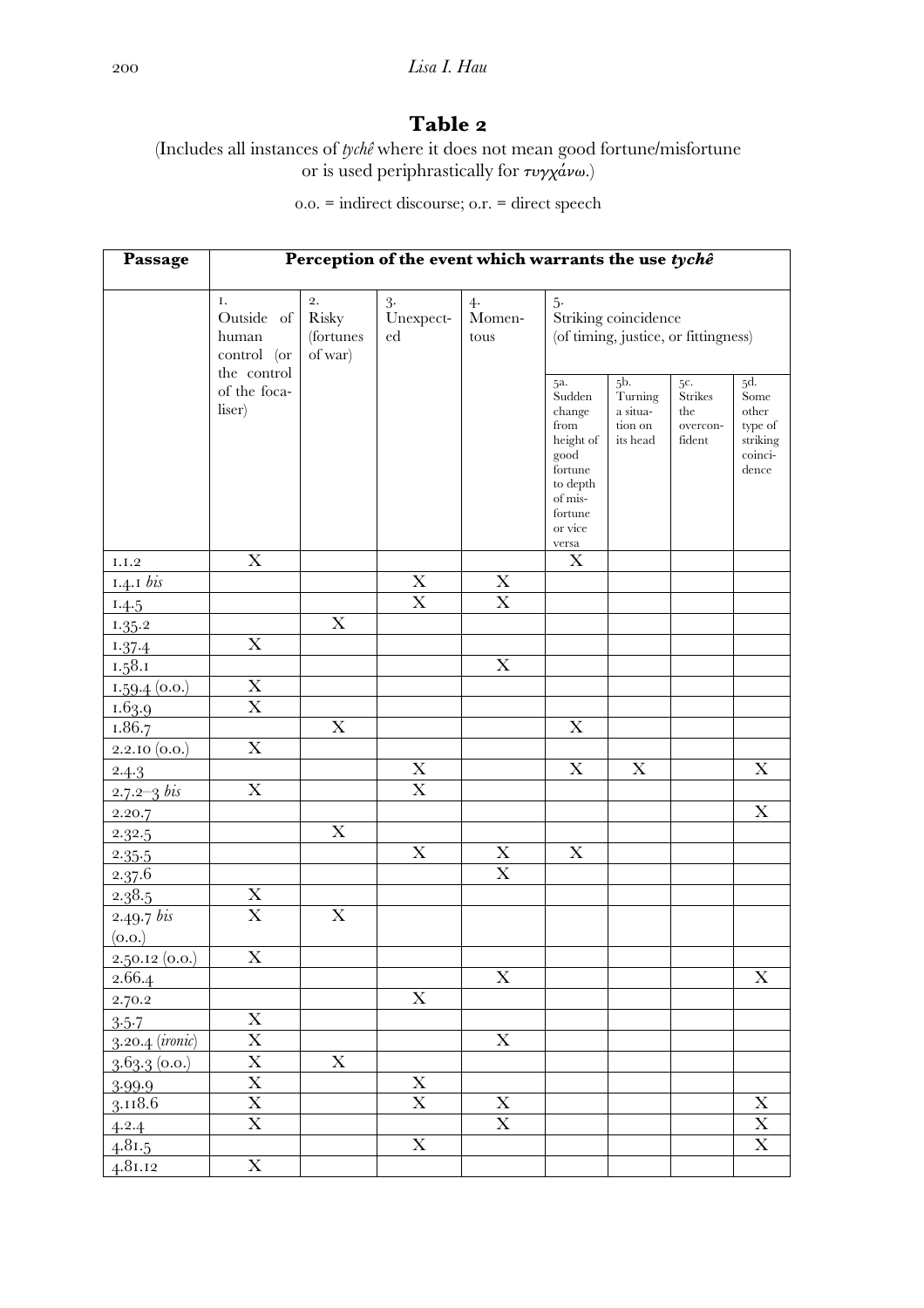| 5.34.2(0.0)      | $\mathbf X$                         |                                 |                         |                         |                         |             |                         | $\mathbf X$             |
|------------------|-------------------------------------|---------------------------------|-------------------------|-------------------------|-------------------------|-------------|-------------------------|-------------------------|
| 5.42.8(0.0)      | $\overline{\mathrm{X}}$             |                                 |                         | $\overline{\mathbf{X}}$ |                         |             |                         |                         |
| 6.2.6            |                                     |                                 | $\mathbf X$             |                         | $\mathbf X$             |             |                         |                         |
| 6.43.3           | $\mathbf X$                         |                                 |                         |                         |                         |             |                         |                         |
| 6.43.5           | $\overline{\mathbf{X}}$             |                                 | $\mathbf X$             | $\overline{\mathbf{X}}$ | $\overline{\mathbf{X}}$ |             |                         |                         |
| 7.8.1            | $\overline{\mathbf{X}}$             |                                 |                         |                         |                         |             |                         |                         |
| $8.2.3 - 4$      |                                     |                                 | $\mathbf X$             | $\mathbf X$             |                         |             |                         |                         |
| 8.20.10          | $\mathbf X$                         |                                 | $\overline{\mathbf{X}}$ |                         |                         |             |                         |                         |
| 9.8.13           | $\overline{\text{X}}$               | $\mathbf X$                     |                         |                         |                         |             |                         |                         |
| $9.29.11$ (o.r.) | $\overline{X}$                      |                                 |                         |                         |                         |             |                         |                         |
| 10.3.7           |                                     |                                 |                         |                         |                         |             |                         |                         |
| 10.7.4           | $\frac{\overline{X}}{\overline{X}}$ |                                 |                         |                         |                         |             |                         |                         |
| 10.9.2           | $\overline{\text{X}}$               |                                 |                         |                         |                         |             |                         |                         |
| 10.33.4          |                                     |                                 |                         |                         |                         |             |                         |                         |
| 10.37.4          | $\frac{\text{X}}{\text{X}}$         | $\frac{\mathbf{X}}{\mathbf{X}}$ |                         |                         |                         |             |                         |                         |
| 10.40.6          | $\overline{X}$                      | $\overline{\mathbf{X}}$         |                         |                         |                         |             |                         |                         |
| 10.40.9          | $\overline{\text{X}}$               |                                 |                         |                         |                         |             |                         |                         |
| $11.5.8$ (o.r.)  | $\overline{X}$                      |                                 | $\mathbf X$             |                         |                         |             |                         |                         |
| 11.2.10          |                                     | $\mathbf X$                     |                         |                         | $\mathbf X$             |             |                         |                         |
| 11.5.8 (0.1)     | $\frac{\overline{X}}{\overline{X}}$ |                                 | $\mathbf X$             |                         |                         |             |                         |                         |
| $11.19.5 - 6$    |                                     | $\mathbf X$                     |                         |                         |                         |             |                         |                         |
| 11.24a.3         | $\overline{\text{X}}$               | $\overline{\mathbf{X}}$         |                         |                         | $\overline{\text{X}}$   | $\mathbf X$ |                         |                         |
| 15.18            | $\overline{\mathbf{X}}$             | $\overline{\mathbf{X}}$         |                         |                         |                         |             |                         |                         |
| $15.6.6$ (o.r.)  | $\overline{X}$                      | $\overline{\textbf{X}}$         |                         |                         |                         |             |                         |                         |
| 15.8.3(0.0.)     | $\overline{\mathbf{X}}$             | $\overline{\mathbf{X}}$         |                         |                         |                         |             |                         |                         |
| 15.9.4           |                                     | $\overline{\mathbf{X}}$         |                         | $\mathbf X$             |                         |             |                         |                         |
| 15.10.5 (0.r.)   | $\mathbf X$                         | $\overline{\mathbf{X}}$         |                         | $\overline{\mathbf{X}}$ |                         |             |                         |                         |
| $15.15.4 - 5$    | $\mathbf X$                         | $\overline{\textbf{X}}$         |                         |                         |                         |             |                         |                         |
| 15.17.4(0.0.)    |                                     | $\overline{\mathbf{X}}$         |                         |                         | X                       |             | $\mathbf X$             |                         |
| $15.17.6$ (0.0.) |                                     | $\overline{\mathbf{X}}$         |                         |                         | $\overline{\mathbf{X}}$ |             | $\overline{\textbf{X}}$ |                         |
| 15.19.5(0.0.)    | $\mathbf X$                         | $\overline{\textbf{X}}$         | $\mathbf X$             |                         |                         |             |                         |                         |
| $15.20.4 - 5$    | $\overline{X}$                      |                                 | $\overline{\mathbf{X}}$ |                         | $\mathbf X$             |             | $\mathbf X$             |                         |
| 15.20.8          | $\overline{\text{X}}$               |                                 | $\overline{\textbf{X}}$ | $\mathbf X$             | $\overline{\mathbf{X}}$ |             | $\overline{\mathbf{X}}$ |                         |
| 15.21.3          | $\overline{\textbf{X}}$             |                                 |                         |                         | $\overline{\mathbf{X}}$ |             |                         |                         |
| 15.23.1          | $\mathbf X$                         |                                 | $\mathbf X$             |                         |                         |             |                         | $\mathbf X$             |
| 15.34.2          | $\overline{X}$                      |                                 | $\overline{\text{X}}$   |                         |                         |             |                         |                         |
| 15.35.7          | $\overline{X}$                      |                                 |                         |                         |                         |             |                         | $\mathbf X$             |
| 16.28.2          | $\overline{\text{X}}$               |                                 |                         |                         | $\mathbf X$             |             |                         |                         |
| 16.29.8          | $\overline{\text{X}}$               |                                 |                         |                         |                         |             |                         | $\overline{\mathbf{X}}$ |
| 16.32.5          | $\overline{X}$                      | $\mathbf X$                     | $\overline{\mathbf{X}}$ |                         |                         |             |                         |                         |
| 18.28.5          | $\overline{\text{X}}$               | $\overline{\text{X}}$           |                         |                         |                         |             |                         |                         |
| 18.33.7          |                                     |                                 |                         | $\mathbf X$             |                         |             |                         |                         |
| 18.46.15         | $\overline{\text{X}}$               | $\overline{\text{X}}$           |                         |                         |                         |             |                         |                         |
| 20.7.2           |                                     |                                 |                         | $\overline{\mathbf{X}}$ |                         |             |                         |                         |
| 21.14.4 (0.0.)   | $\overline{\mathbf{X}}$             | $\overline{\mathbf{X}}$         |                         |                         | $\mathbf X$             |             |                         |                         |
| $21.16.8$ (0.0.) |                                     | $\mathbf X$                     |                         | $\mathbf X$             |                         |             |                         |                         |
| 23.10.2          |                                     |                                 |                         |                         | $\mathbf X$             |             | $\mathbf X$             | $\mathbf X$             |
| 23.10.12         |                                     |                                 |                         |                         | $\mathbf X$             |             | $\mathbf X$             | $\overline{X}$          |
| 23.10.16         |                                     |                                 |                         |                         | $\mathbf X$             |             | $\mathbf X$             | $\mathbf X$             |
| 23.12.3          | $\mathbf X$                         | $\mathbf X$                     |                         |                         | $\overline{\mathbf{X}}$ |             |                         |                         |
| 23.12.6          | $\overline{\text{X}}$               |                                 |                         |                         |                         |             |                         |                         |
|                  |                                     |                                 |                         |                         |                         |             |                         |                         |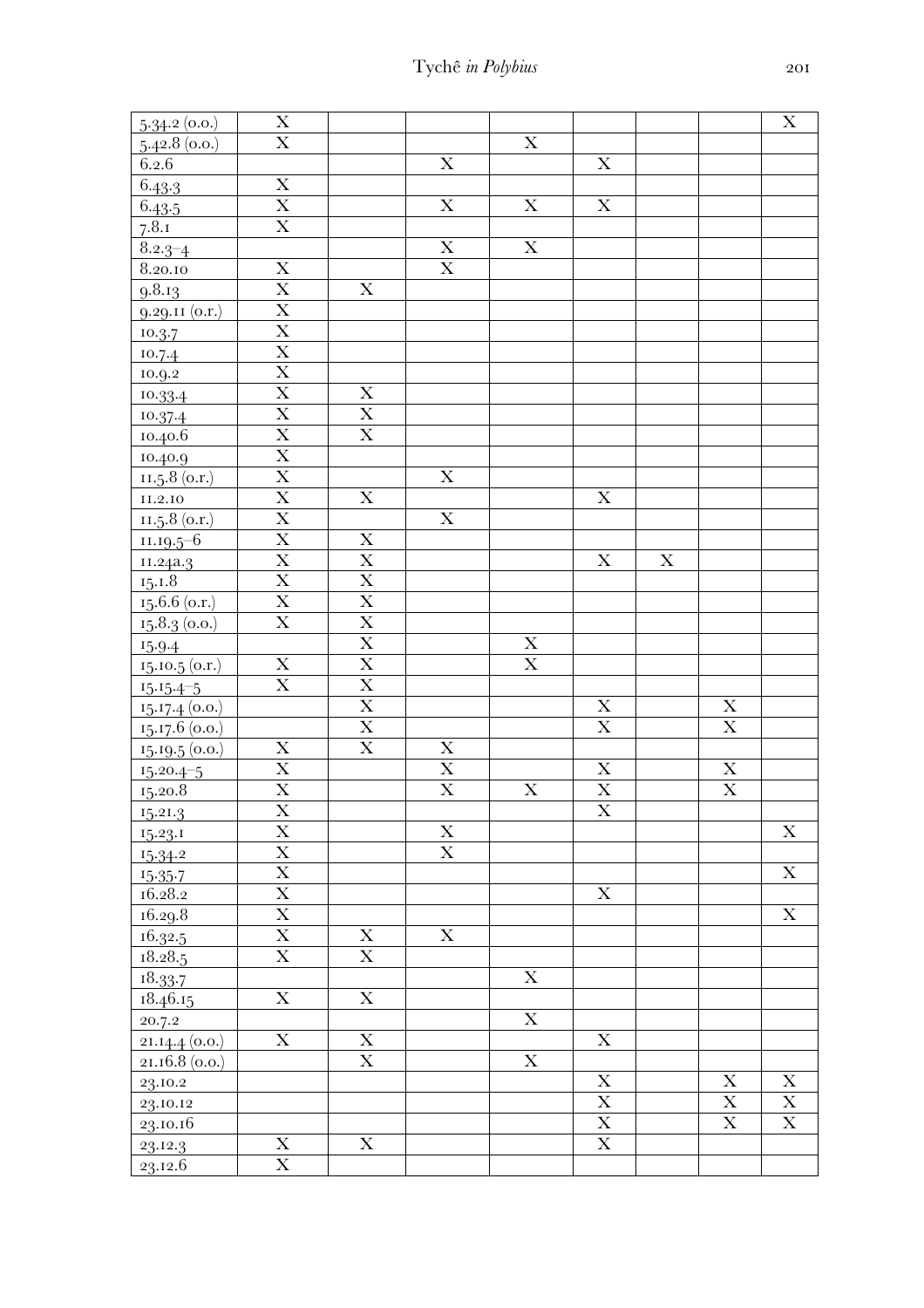| 25.3.9                       | X                                                                                                                      | $\mathbf X$ |             |             | $\mathbf X$             |                           |                           |             |  |
|------------------------------|------------------------------------------------------------------------------------------------------------------------|-------------|-------------|-------------|-------------------------|---------------------------|---------------------------|-------------|--|
| 29.19.2                      |                                                                                                                        |             |             |             |                         |                           |                           | $\mathbf X$ |  |
| 29.21.2                      | N/A: this gives the title of the work $\Pi \epsilon \rho \hat{i} \tau \hat{j} \gamma \eta s$ by Demetrios of Phaleron. |             |             |             |                         |                           |                           |             |  |
| 29.21.5                      | X                                                                                                                      |             | $\mathbf X$ |             | X                       |                           |                           | $\mathbf X$ |  |
| 29.22.2                      | $\mathbf X$                                                                                                            |             | X           |             | $\mathbf X$             |                           |                           |             |  |
| 29.27.12                     |                                                                                                                        |             | $\mathbf X$ | $\mathbf X$ | $\mathbf X$             |                           |                           |             |  |
| 30.6.7                       | $\mathbf X$                                                                                                            | $\mathbf X$ |             |             |                         |                           |                           |             |  |
| 31.29.3                      | $\mathbf X$                                                                                                            |             |             |             |                         |                           |                           |             |  |
| 31.30.3                      | $\overline{\text{X}}$                                                                                                  |             |             |             |                         |                           |                           |             |  |
| 32.4.3                       | $\overline{\text{X}}$                                                                                                  |             |             |             | $\mathbf X$             |                           |                           |             |  |
| 32.8.4                       | $\overline{\text{X}}$                                                                                                  |             |             |             |                         |                           |                           |             |  |
| 35.2.14                      | $\mathbf X$                                                                                                            | X           |             |             | $\mathbf X$             |                           |                           |             |  |
| 36.13.2                      |                                                                                                                        |             | $\mathbf X$ |             | $\mathbf X$             | X                         |                           | $\mathbf X$ |  |
| $36.17.1 - 2$                | $\overline{\text{X}}$                                                                                                  |             |             |             |                         |                           |                           |             |  |
| twice                        |                                                                                                                        |             |             |             |                         |                           |                           |             |  |
| 38.2.1                       |                                                                                                                        |             |             | $\mathbf X$ |                         |                           |                           |             |  |
| 38.2.7                       | $\overline{\text{X}}$                                                                                                  |             |             |             |                         |                           |                           |             |  |
| $\frac{1}{3}8.3.2$           | $\overline{\text{X}}$                                                                                                  |             |             |             | $\mathbf X$             |                           |                           |             |  |
| 38.7.11(0.0.)                | $\overline{\text{X}}$                                                                                                  |             |             |             |                         |                           | $\boldsymbol{\mathrm{X}}$ |             |  |
| 38.8.8                       | $\overline{\mathbf{X}}$                                                                                                |             |             |             |                         |                           |                           |             |  |
| 38.18.8                      | $\mathbf X$                                                                                                            |             | $\mathbf X$ |             | X                       | $\boldsymbol{\mathrm{X}}$ |                           |             |  |
| $38.20.1\ (\overline{0.r.})$ |                                                                                                                        |             |             |             |                         |                           | $\mathbf X$               | $\mathbf X$ |  |
| 38.21.3                      | $\overline{\text{X}}$                                                                                                  | $\mathbf X$ |             |             | $\overline{\mathbf{X}}$ |                           |                           |             |  |
| 39.8.2                       |                                                                                                                        |             |             |             | $\mathbf X$             |                           |                           |             |  |
| Fr.47                        | $\mathbf X$                                                                                                            |             |             |             |                         |                           |                           |             |  |
| Fr. 83.1                     | Impossible to say                                                                                                      |             |             |             |                         |                           |                           |             |  |
| Fr. 212                      | Impossible to say                                                                                                      |             |             |             |                         |                           |                           |             |  |

Category *i* is the largest category in the table; it encompasses instances of *tychê* where the narrator's main reason for using the expression seems to be to stress that what happened was outside of human control or at least outside of the control of his focaliser(s). In many instances a tick/cross in this category is supplemented by a tick/cross in one or more other categories for the same passage because, as in the passages discussed above, the point made is often a combination of lack of human control and unexpectedness, momentousness, or striking coincidence, which are in the table as categories  $3, 4$ , and  $5$  respectively. Categories  $5a-5d$  are sub-categories of category  $5$ , the striking coincidence: it seems always to be the idea of something striking happening unexpected that seems to be at the top of the narrator's mind, regardless of whether it is striking because of a dramatic change in someone's fortunes, because of a complete reversal of a situation, or because of some kind of poetic justice.

Let us turn now to category 2, which is a type of passage so far kept out of the discussion. This category contains passages where it is the high risk involved in taking part in an event (typically a war or battle) that warrants the use of *tychê* to describe it, and it is found especially in a certain type of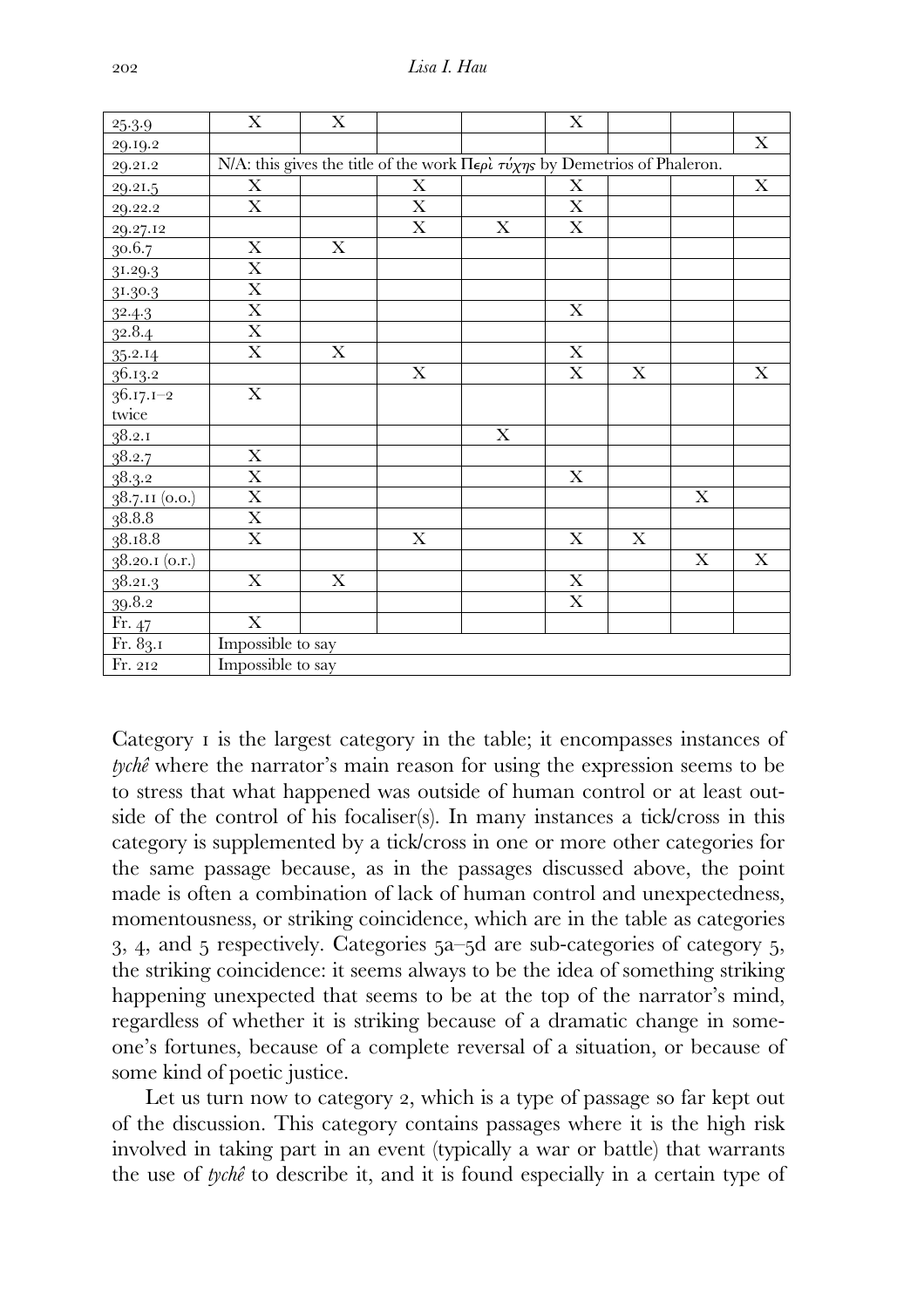*tychê* passage which is common in Polybios. These passages are concerned with the human tendency to become overconfident and forget about the uncertainty of life, the part of life outside of one's own control, the part represented by *tychê*. Common expressions are 'to try *tychê*' (τῆς τύχης πειραῖν, e.g. 2.32.5) in the sense of risking battle or war and 'to trust in *tychê*' ( $\tau \hat{\eta}$   $\tau \nu \chi \eta$  $(\delta \iota \alpha)$ πίστειν, e.g. 1.35.2, 15.15.4), in the sense of foolishly expecting good (military) fortune to last. The *tychê* of these passages is always regarded by the narrator, and often by the characters, as fickle, sometimes as random, and occasionally as deliberately spiteful or vengeful. However, I would argue that the focus of the passages is only secondarily on the nature or motivation of *tychê* and primarily on the behaviour of the human characters of the *Histories*.

 An example is the famous passage where Scipio the Younger and Polybios, as a character in his own work, together watch Carthage burn. Here Scipio expresses fears that the same fate may one day overtake Rome, and Polybios the narrator comments  $(38.21.2-3)$ :

ταύτης δὲ δύναµιν πραγµατικωτέραν καὶ νουνεχεστέραν οὐ ῥᾴδιον εἰπεῖν· τὸ γὰρ ἐν τοῖς µεγίστοις κατορθώµασι καὶ ταῖς τῶν ἐχθρῶν συµφοραῖς ἔννοιαν λαµβάνειν τῶν οἰκείων πραγµάτων καὶ τῆς ἐναντίας περιστάσεως καὶ καθόλου πρόχειρον ἔχειν ἐν ταῖς ἐπιτυχίαις τὴν τῆς τύχης ἐπισφάλειαν ἀνδρός ἐστι µεγάλου καὶ τελείου καὶ συλλήβδην ἀξίου µνήµης.

It is difficult to mention a more statesmanlike and perceptive ability than this: in the moment of greatest victory and of catastrophe for the enemy to have thought for one's own fate and the opposite situation and, to put it briefly, to keep in mind in success the instability of *tychê*—that characterises a great man and one worthy of remembrance.

*Tykhe* is here used to express the idea of the uncertainty of human life, the mindfulness of which should make people stay humble even in their greatest success. She is said to be unstable by nature, or to encompass instability within her (την της τύχης έπισφάλειαν), but no speculation is offered about her motivation, and the focus is firmly on human behaviour in the face of such perceived instability.

And this, I think, is the key to solving the puzzle of *tychê* in Polybios. When we ask whether *tychê* to Polybios' mind was random, justly avenging, or predestining, we are asking the wrong question. What is important in all 129 instances of *tychê* in the *Histories* is, in fact, not its motive or nature (although that is very occasionally speculated about) and not even its results, but the perception of these results by the human actors in the narrative. These re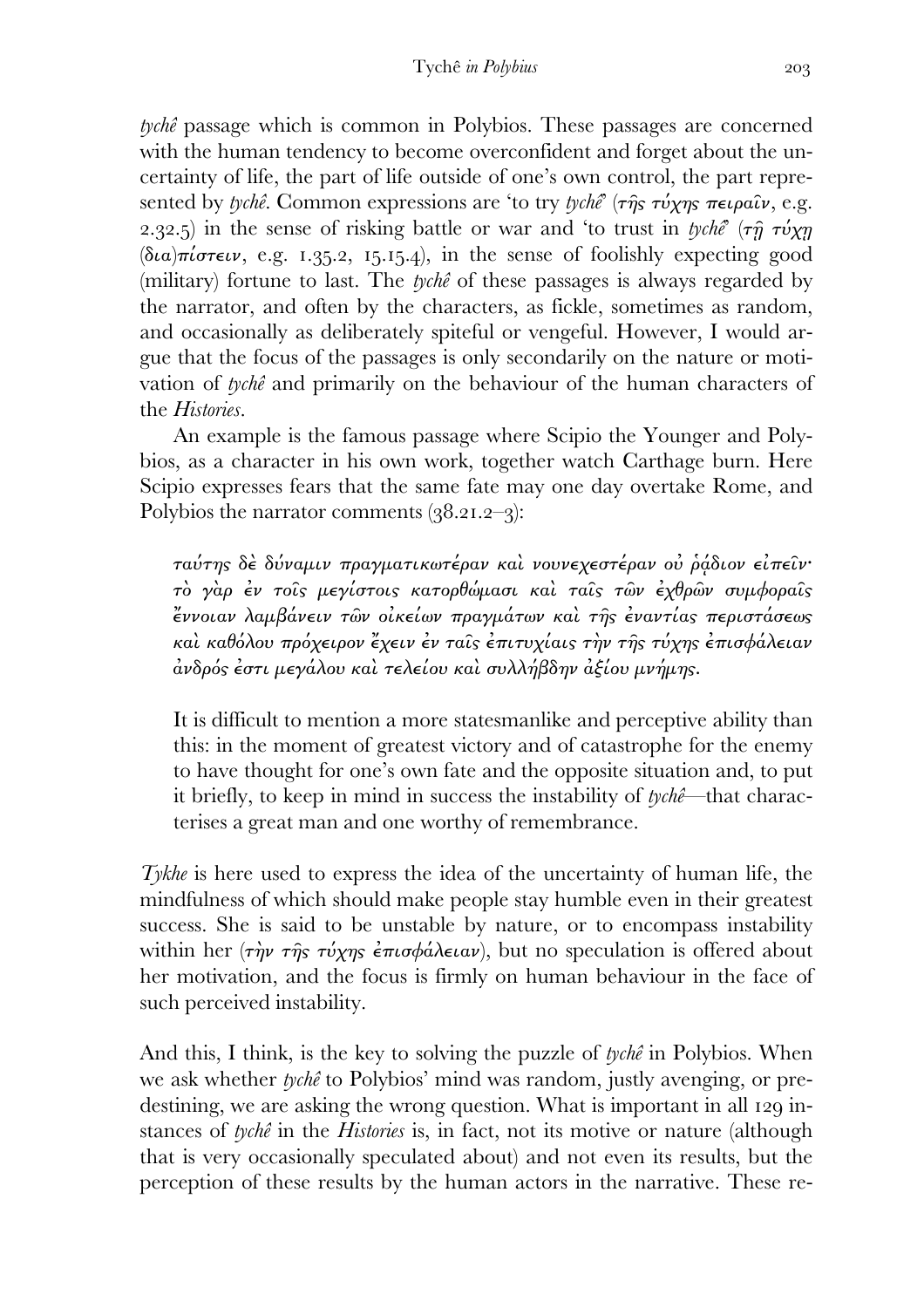sults are outside of human—or the focaliser's—control, they show up human life as unstable and unpredictable, they are unexpected, and very often striking in some way. Sometimes they happen to bring about an unforeseen turn of events pleasing to a human sense of justice, at other times world events seem to have been directed towards the same end over such an extended period of time that they seem to have been guided by a predestining 'fate', but these are not necessary corollaries. If quizzed about his thoughts on the motives of this superhuman power, Polybios might well have replied that they are unfathomable for mere mortals. And this, like his belief in double determination, brings him in line with traditional Greek religious thought, as represented by Herodotos.

#### **. Conclusion**

What can we conclude from all of this? We began with a discussion of Polybios' use of *tychê* as an explanation for historical events. It was shown that he employs (at least) two different narratorial registers, which use *tychê* differently: in the *analytical, 'scientific' historian* mode he uses *tychê* as a mystical force opposed to human skill and intelligence, downplays its significance, and ridicules those who use it as an explanation. Alternating with this, in his *rhetorical storyteller* mode he has no hesitations in attributing momentous events to *tychê*.

 In the second half of the paper we looked closer at Polybios' use of *tychê* and the traditional scholarly distribution of its spheres of power in the *Histories* as predestining, random, and just. I argued that Polybios would have been surprised by such a categorisation because he used *tychê* in order to say something about the human experience of the world rather than about the motivation or nature of superhuman powers. Pédech  $(1064: 331-54)$ , Roveri  $(1982)$ , and (from a different angle) Brouwer  $(2011)$  have argued that Polybios attributed to *tychê* whatever events he could not explain rationally. I would argue that Polybios would have been, and thought himself to be, able to explain most events rationally if he investigated their causes, and that he rather used *tychê* to mark out events that he wanted his readers to regard in a certain way: as unexpected, as momentous, as strikingly coincidental, or as juxtaposed to what a given character or state achieved or could achieve by his own efforts.

 I am not arguing that Polybios did not believe in *tychê* and only used the concept as a rhetorical tool. By contrast, his own life experience must have

<sup>&</sup>lt;sup>7</sup> Incomprehensible superhuman forces in Herodotos: e.g. Hdt.  $1.157-9$ ,  $2.129-33$ , 9.93-4. See also Fornara (1990).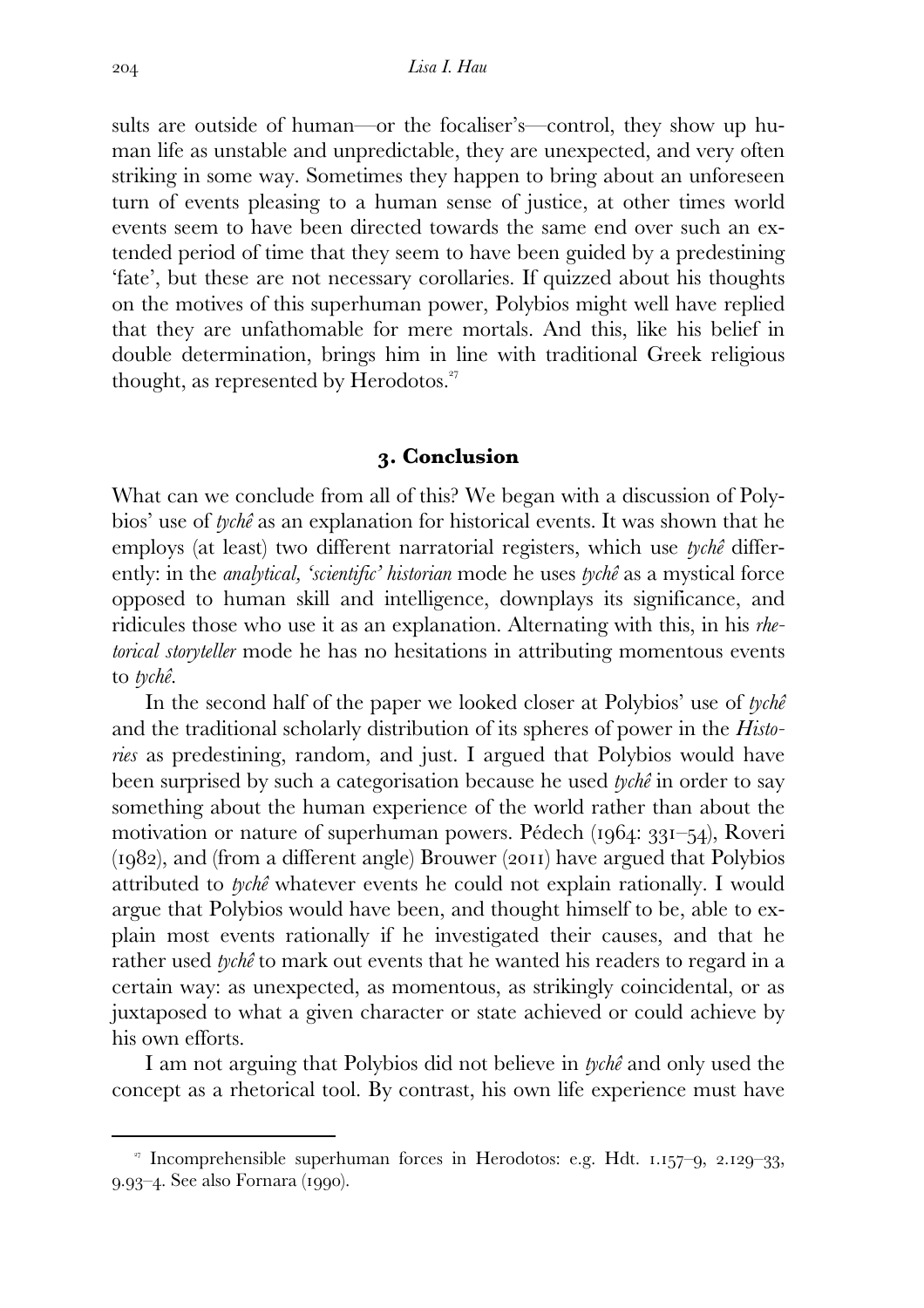impressed upon him the large role played in human life by powers outside of human, or individual control, $a<sup>8</sup>$  and some passages show him subscribing to a belief in double determination. But rather than the motivation or nature of such superhuman forces, it was the human experience of them that was usually uppermost in his mind.

 Paradoxically, it is the use of *tychê* that gives Polybios' *Histories* its humanity: by insisting on the existence of this dangerous element of uncertainty the narrator ensures that even his most perfect heroes can meet a grim fate and still be worthy of the reader's admiration. Thus Hannibal, Hasdrubal, and Philopoimen are all great men undiminished by their final succumbing to *tychê dysphylaktos kai paralogos.* It is also Polybios' use of *tychê* that most clearly gives the reader a sense of what living through the narrated events must have felt like; it sidesteps the hindsight which otherwise characterises much of the *Histories* by re-injecting into the narrative a sense of unpredictability. Thus the pervasive presence of *tychê* in the discourse brings the point of view of the readers in line with that of the characters caught in the midst of bewildering events. It is a way of conveying to a reader distant in time the surprise, the shock, and the awe experienced by people who took part in or witnessed the events of the *Histories* without knowing how it would all turn out in the end.

*University of Glasgow* LISA I. HAU

<sup>&</sup>lt;sup>28</sup> In this I agree with Eckstein (1995) 254–71 although, as explained above, I do not agree with his theory of a development in Polybios' use of *tychê*.

<sup>&</sup>lt;sup>29</sup> For some thoughts on hindsight in Polybius' *Histories* see my forthcoming article in a volume on hindsight in historiography edited by Anton Powell and Kai Brodersen.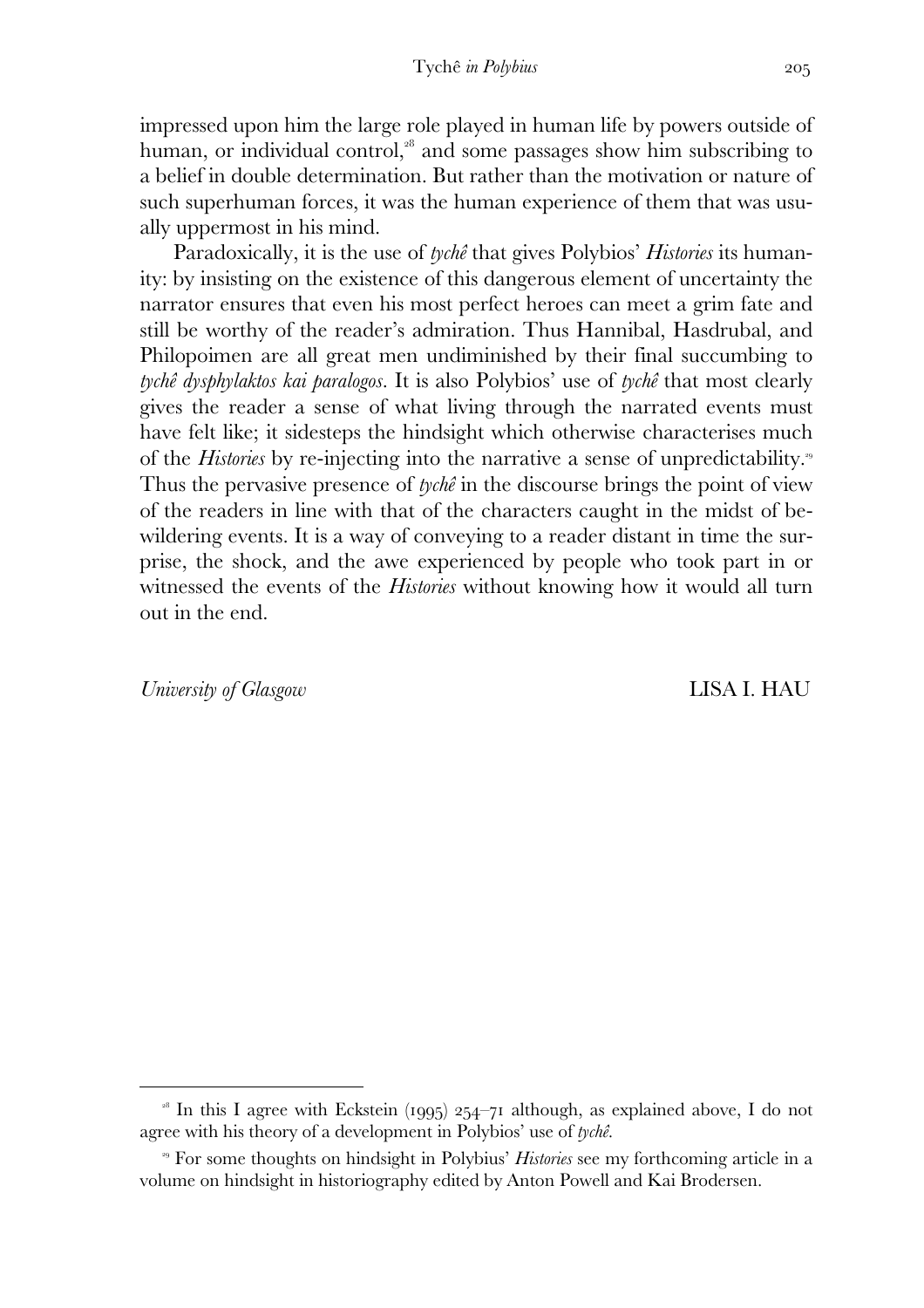### **Bibliography**

- Brouwer, R. (2011) 'Polybius and Stoic *Tyche*', *GRBS* 51: 111-32.
- De Sanctis, G. (1916) 'La Fortuna secondo Polibio', in id., *Storia dei Romani* III,  $I$  (Milan, Turin, and Rome) 213–5.
- Dodds, E. R. (1951) The Greeks and the Irrational (Berkeley).
- Eckstein, A. M. () *Moral Vision in the Histories of Polybius* (Berkeley, Los Angeles and London).
- Ferrary, J. () *Philhellénisme et impérialisme: Aspects idéologiques de la conquête romaine du monde hellénistique, de la seconde guerre de Macédoine à la guerre contre Mithridate* (Rome).
- Fornara, C. W. (1990) 'Human History and the Constraint of Fate in Herodotus', in J. W. Allison, ed., *Conflict, Antithesis, and the Ancient Historian* (Columbus, Ohio)  $25-45$ .
- Fowler, W. W. (1903) 'Polybius' Conception of  $\text{T} \acute{\nu} \chi \eta$ ', *CR* 17: 445-9.
- von Fritz, K. (1954) The Theory of the Mixed Constitution in Antiquity: A Critical *Analysis of Polybius' Political Ideas* (New York).
- Green, P. (1990) *From Alexander to Actium: the Historical Evolution of the Hellenistic Age* (Berkeley and Los Angeles).
- Harrison, T. (2000) *Divinity and History: The Religion of Herodotus* (Oxford).
- Laqueur, R. (1913) *Polybios* (Leipzig).
- Lateiner, D. (1989) The Historical Method of Herodotus (Toronto).
- Pailler, J.-M. (2003) 'Polybe, la Fortune et l'écriture de l'histoire: Le cas de la première guerre punique', in P. Defosse, ed., *Hommages à Carl Deroux* III  $(Brussels)$  328–39.
- Parker, R. (1996) *Athenian Religion: A History* (Oxford).
- Pédech, P. (1964) *La méthode historique de Polybe* (Paris).
- —— () 'Les idées religieuses de Polybe: Étude sur la religion de l'élite gréco-romaine au II<sup>e</sup> siècle av. J.-C.', *Revue de l'histoire des religions* 167:  $35 - 68.$
- Roveri, A. (1982) 'Tyche bei Polybios', in K. Stiewe and N. Holzberg, eds., *Polybios* (Wege der Forschung; Darmstadt) 297–326.
- von Scala, R. () *Die Studien des Polybios* I (Stuttgart).
- Shimron, B. (1989) *Politics and Belief in Herodotus* (Historia Einzelschiften; Stuttgart).
- Shorey, P. (1921) ' $\text{T\'{v}x\eta}$  in Polybios', *CPh* 16: 280–3.
- Siegfried, W. () *Studien zur geschichtlichen Anschauung des Polybios* (Leipzig and Berlin).
- Walbank, F. W. (1957) *A Historical Commentary on Polybius I* (Oxford).